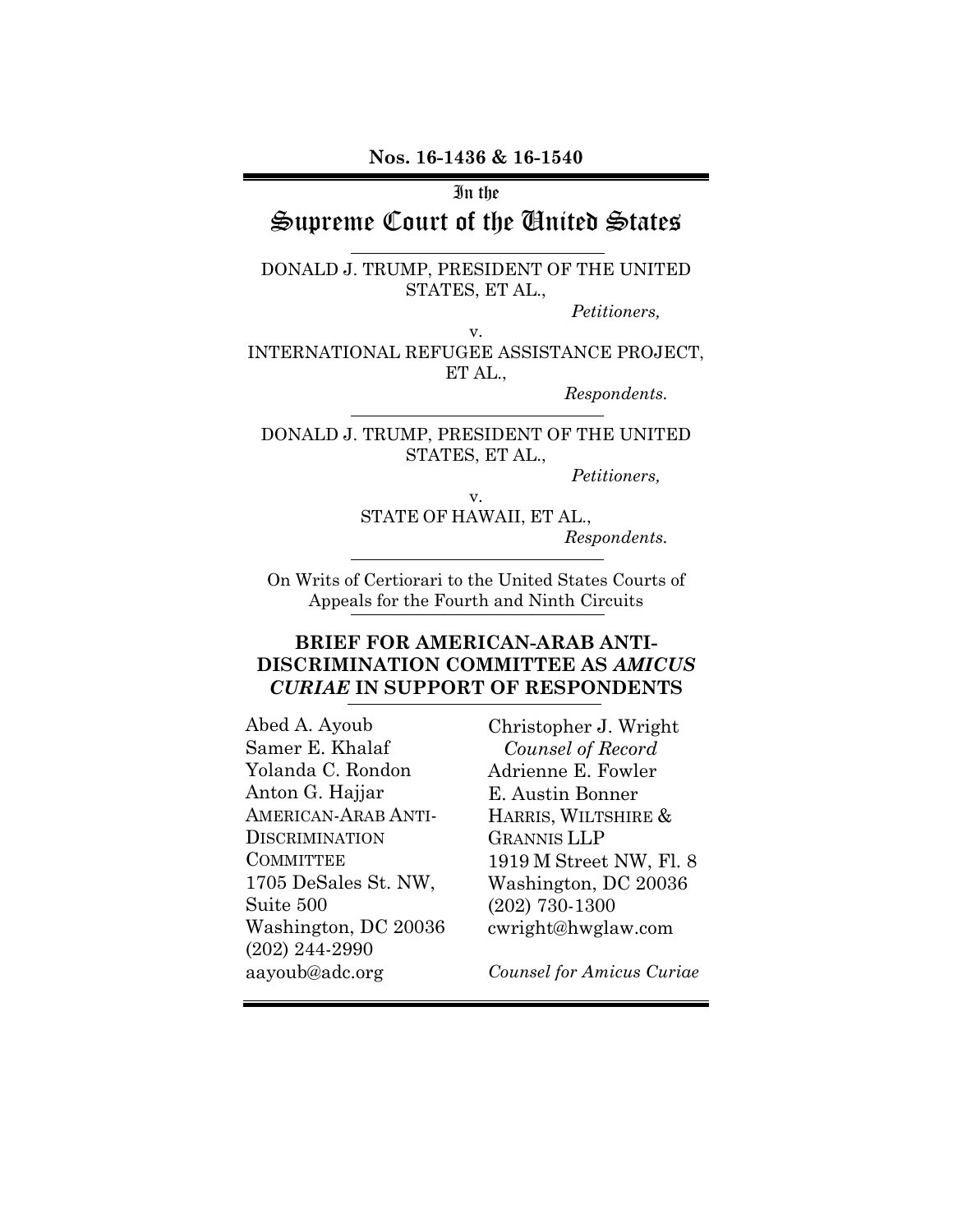# **TABLE OF CONTENTS**

| INTRODUCTION AND SUMMARY OF                                                                        |  |
|----------------------------------------------------------------------------------------------------|--|
|                                                                                                    |  |
| I. Section 1182(f) does not permit the President to<br>intentionally discriminate against Muslims8 |  |
| II. The purported justifications for the Executive                                                 |  |
|                                                                                                    |  |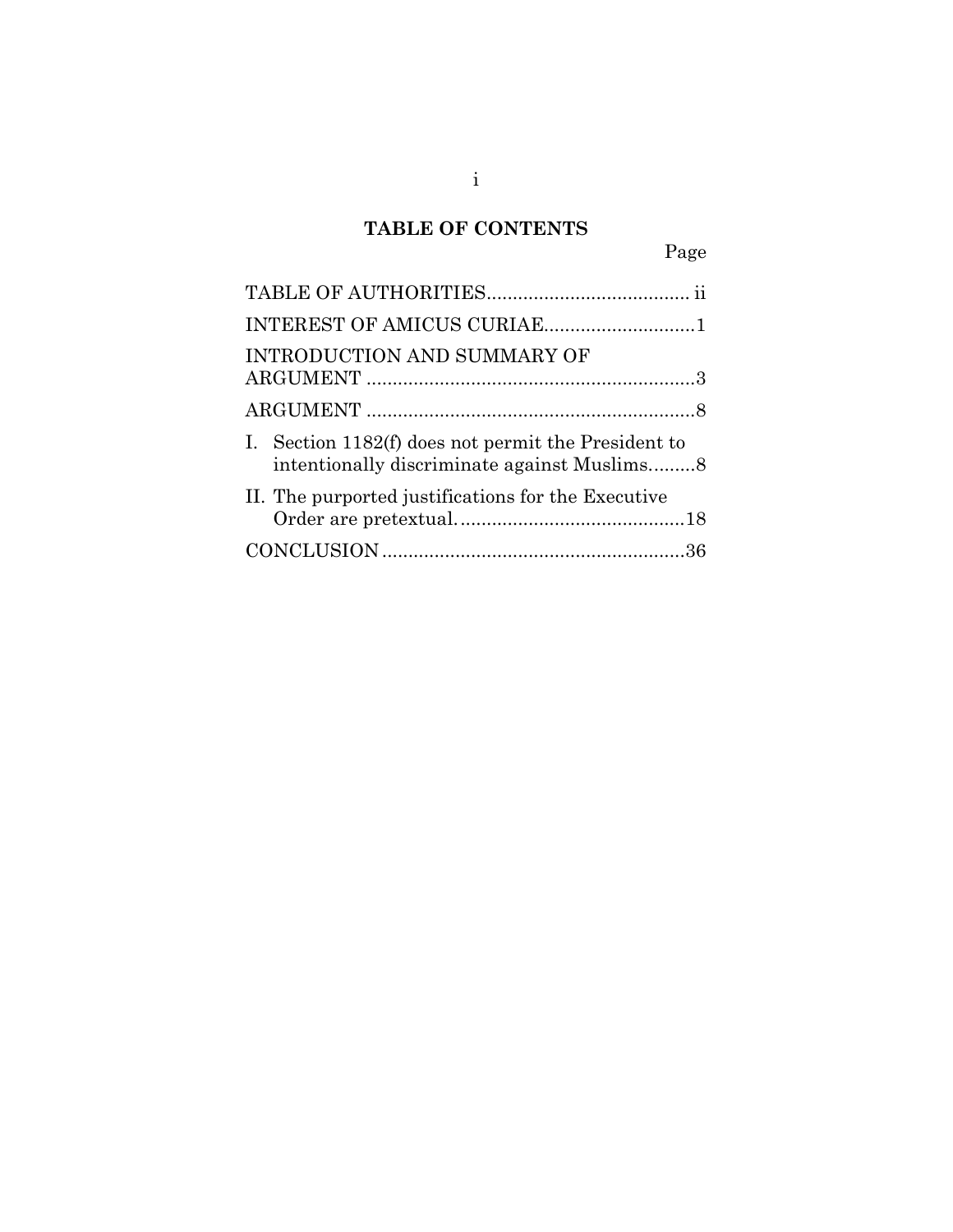# **TABLE OF AUTHORITIES**

## **Cases**

| Albemarle Paper Co. v. Moody,                                |
|--------------------------------------------------------------|
| Batson v. Kentucky,                                          |
| Burwell v. Hobby Lobby Stores, Inc.,                         |
| Church of the Lukumi Babalu Aye, Inc. v. City of<br>Hialeah, |
| <i>Employment Division v. Smith,</i>                         |
| Foster v. Chatman,                                           |
| Kleindienst v. Mandel,                                       |
|                                                              |
| McDonnell Douglas Corp. v. Green,                            |
| Miller-El v. Cockrell,                                       |
| Miller-El v. Dretke,                                         |
| Patterson v. McLean Credit Union,                            |
| Purkett v. Elem.                                             |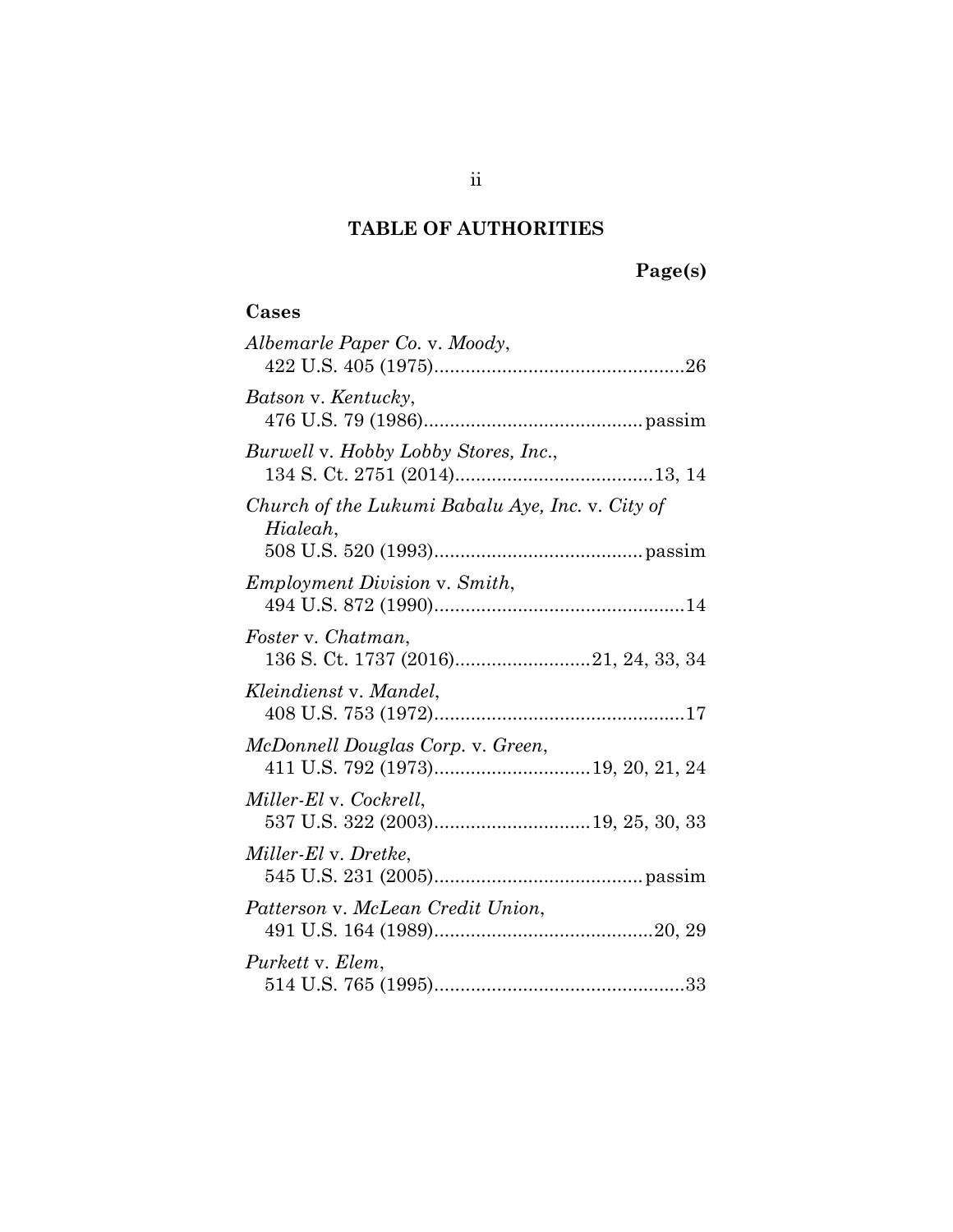| Reeves v. Sanderson Plumbing Prods., Inc.,                                             |
|----------------------------------------------------------------------------------------|
| <i>Russello v. United States,</i>                                                      |
| Sherbert v. Verner,                                                                    |
| Washington v. Trump,<br>847 F.3d 1151 (9th Cir. 2017)22, 32                            |
| Washington v. Trump,<br>No. C17-0141JLR, 2017 WL 462040                                |
| <b>Statutes</b>                                                                        |
| Immigration and Nationality Act,                                                       |
| Religious Freedom Restoration Act,                                                     |
| <b>Other Materials</b>                                                                 |
| Arshad Mohammed, U.S. Demands Nations Provide<br>More Traveler Data or Face Sanctions, |
| <b>Black's Law Dictionary</b>                                                          |
| Compact Edition of the Oxford English Dictionary                                       |
|                                                                                        |

| Leti Volpp, The Citizen and the Terrorist, |  |
|--------------------------------------------|--|
|                                            |  |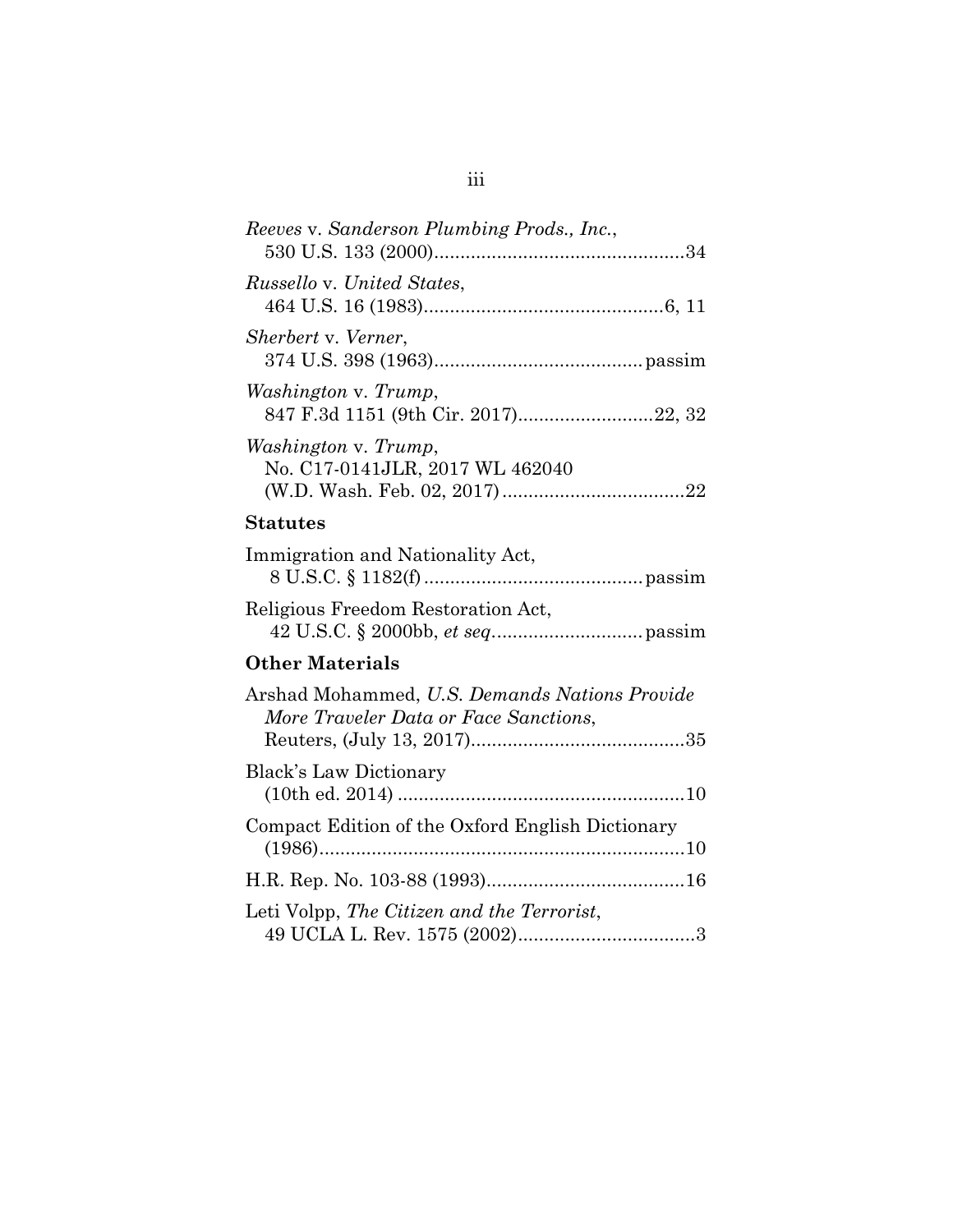| Pew Research Center,                                                                                         |
|--------------------------------------------------------------------------------------------------------------|
| The Global Religious Landscape: A Report on the                                                              |
| Size and Distribution of the World's Major                                                                   |
|                                                                                                              |
| President Trump's Speech to the Arab Islamic                                                                 |
|                                                                                                              |
| Ronald D. Rotunda & John E. Nowak, 6 Treatise on<br><i>Constitutional Law</i> $\S 21.1(a)$ (5th ed. 2017) 14 |
|                                                                                                              |
|                                                                                                              |
| <i>Shifting Burdens of Proof in Employment</i>                                                               |
| Discrimination Litigation,                                                                                   |
|                                                                                                              |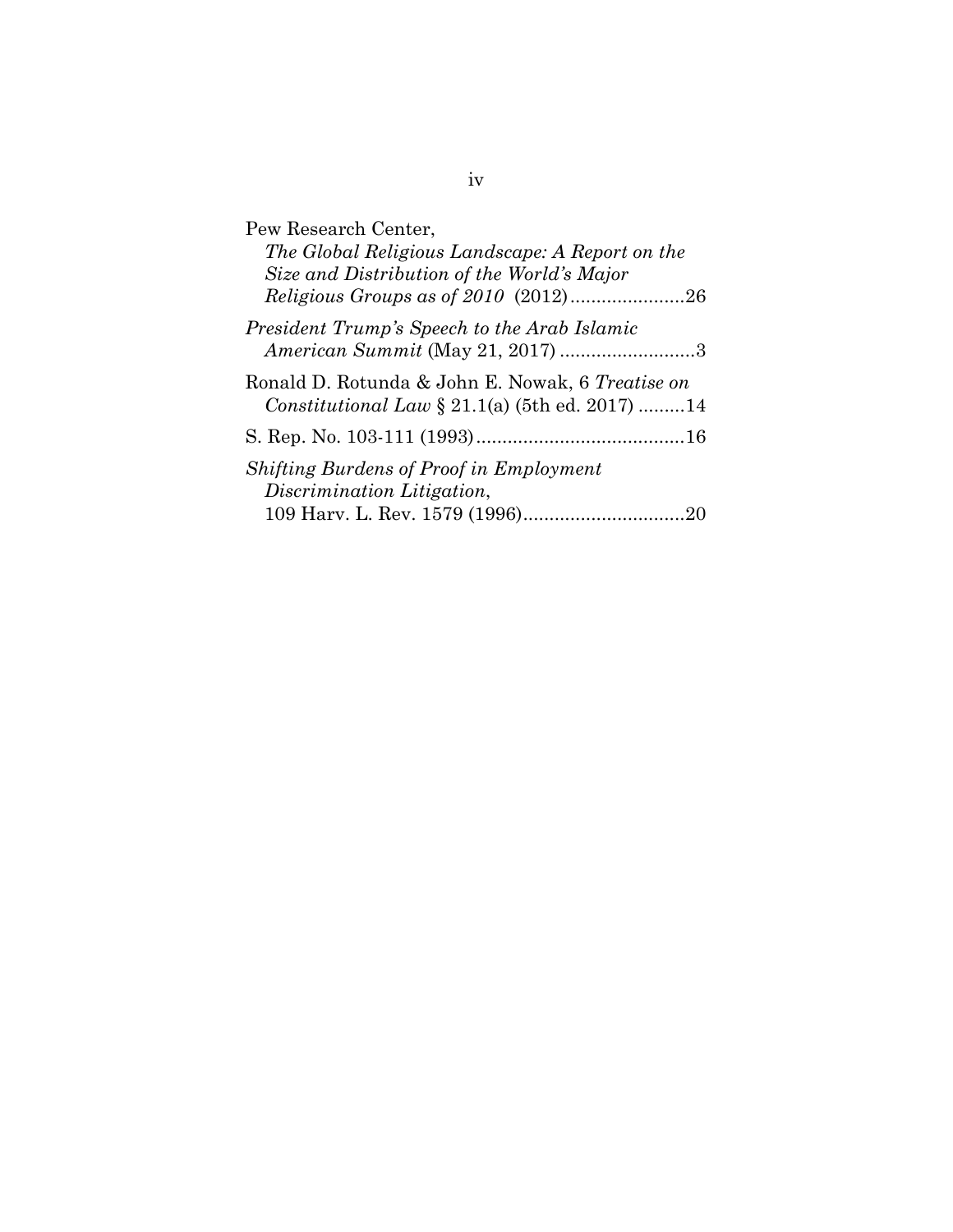#### **INTEREST OF AMICUS CURIAE1**

The American-Arab Anti-Discrimination Committee (ADC) is a nonprofit, grassroots civil rights organization committed to defending the rights of people of Arab descent and promoting their rich cultural heritage. Founded in 1980 by U.S. Senator James Abourezk, ADC is non-sectarian and nonpartisan. With members from all fifty states and chapters nationwide, ADC is the largest Arab-American grassroots organization in the United States. ADC protects the Arab-American and immigrant communities against discrimination, racism, and stereotyping, and it vigorously advocates for immigrant rights and civil rights.

ADC worked with thousands of individuals from around the world who have been directly and adversely affected by Section 2(c) of the Executive Order at issue in this case, which bans people from six majority-Muslim countries from entering the United States, five of which are nations with ethnic Arab majorities.<sup>2</sup>

For example, ADC has worked with K.S., who is a legal permanent resident in the United States. His wife, an Iranian citizen, is not. K.S.'s wife has applied for a green card, but processing can take up to five years. Green card holders can see their spouses and

<sup>1</sup> ADC certifies that all parties have consented to the filing of this brief. No counsel for any party authored this brief in whole or in part, no party or party's counsel made a monetary contribution to fund its preparation or submission, and no person other than amicus or its counsel made such a monetary contribution.

<sup>2</sup> Libya, Sudan, Somalia, Syria, and Yemen.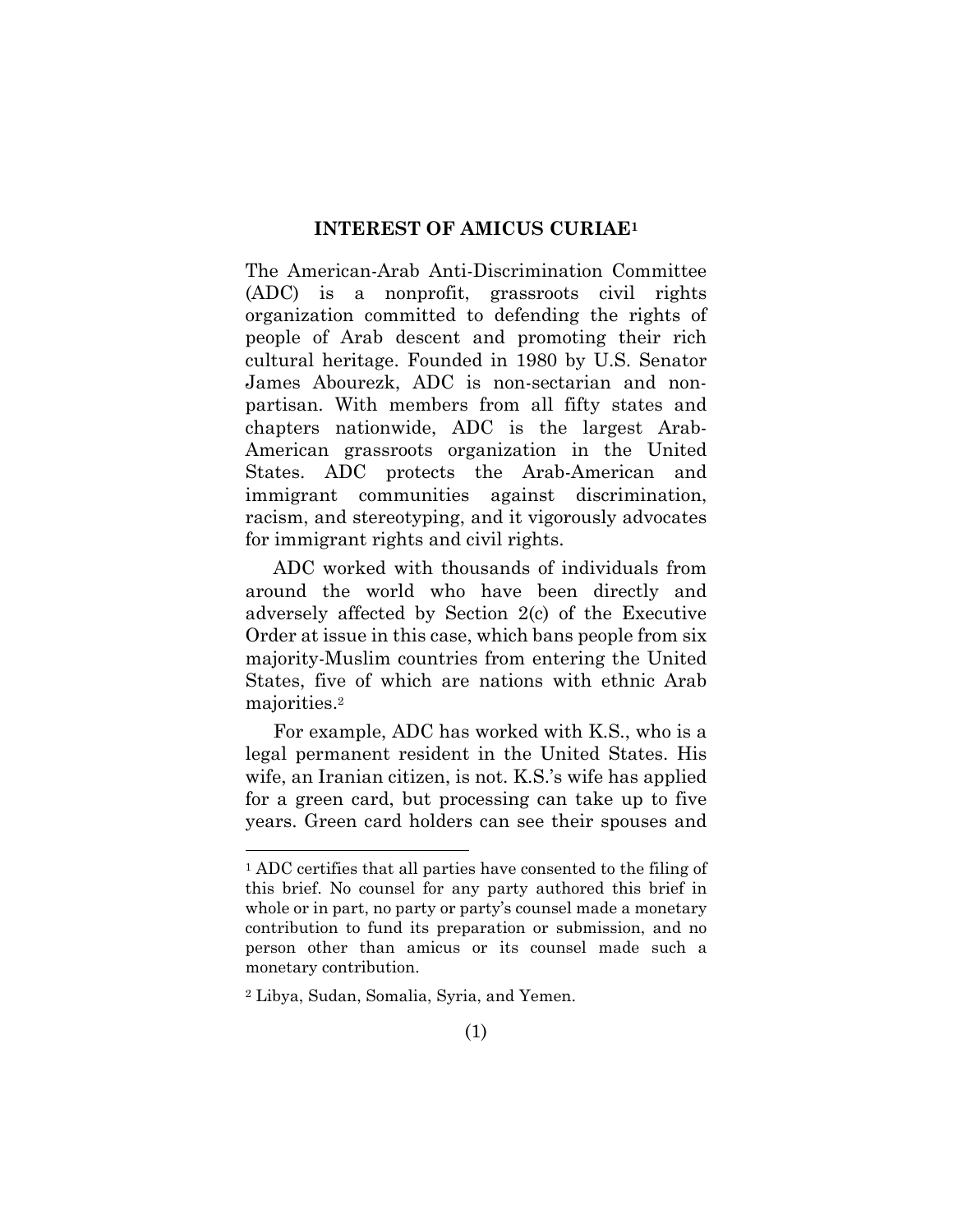their children only in six-month increments under B-2 tourist visas. K.S.'s wife came to see him in November 2016, but her six-month allotment and visa expired in March 2017. K.S.'s wife requested and was denied a visa extension. If the injunction preventing the Executive Order's enforcement is lifted, K.S.'s wife's application for a new visa will probably be denied because she is Iranian. K.S.'s life is in limbo; he does not know when he will see his wife again.

ADC also worked with E.M., a U.S. citizen living in the District of Columbia. Her fiancé is Syrian. His K-1 visa interview scheduled for February 2017 at the U.S. consulate in Turkey was cancelled. If Section 2(c) of the Executive Order is enforced, E.M.'s fiancé will not be able to enter the United States, and she will not be able to marry the man that she loves.

Another ADC client, A.S., is a Syrian national whose interview for a green card at the consulate in Turkey was cancelled. The interview is a necessary step in the process to obtain a valid visa. Thus, with enforcement of the Executive Order, A.S. will be denied a visa.

ADC has worked diligently to assist K.S., E.M., and A.S. while Section 2(c) has been fully and partially stayed, but their hardships remain ongoing. This is a small sample of the hardships ADC has had to help Arab-Americans (and their friends and family in Arab-majority nations) navigate as a result of the Executive Order.

Moreover, the Executive Order was intended to have and has had the effect of branding Islam as a dangerous religion and making clear that Muslims are not fully welcome in the United States. Plainly, this adversely affects Muslim American Arabs. But it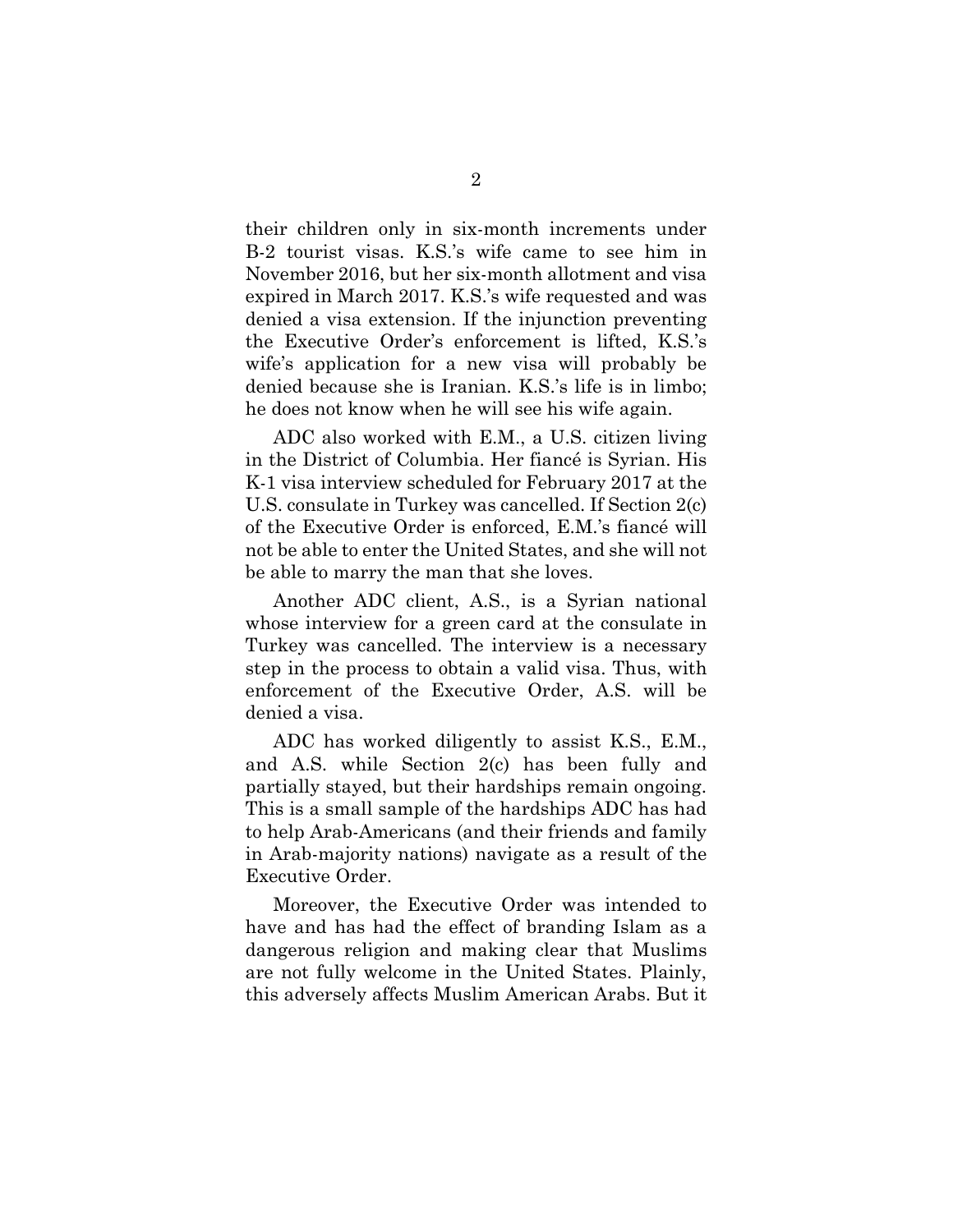also adversely affects American Arabs who are *not* Muslim. Americans frequently conflate Arabic ethnicity with belief in Islam, despite the fact that most Muslims are not Arab. *See generally* Leti Volpp, *The Citizen and the Terrorist*, 49 UCLA L. Rev. 1575, 1584 (2002); *see also President Trump's Speech to the Arab Islamic American Summit* (May 21, 2017), (describing as a single category "Arab, Muslim and Middle Eastern nations").3 Accordingly, Arab-Americans regardless of faith suffer from the effects of a government-sanctioned message that Muslims are un-American.

ADC therefore submits this brief to urge the Court to invalidate the Executive Order.

### **INTRODUCTION AND SUMMARY OF ARGUMENT**

One of the key issues in this case is whether courts may inquire into whether the stated justification for the Executive Order is pretextual. Any reasonable person making that inquiry will conclude that Section 2(c) was the product of religious animus—specifically, hostility to Islam—and that the stated national security basis for the Executive Order is pretextual.

Candidate Trump promised "a total and complete shutdown of Muslims entering the United States until our country's representatives can figure out what is going on." *See* J.A. 179 (quoting President Trump's campaign "Statement on Preventing Muslim Immigration"). Candidate Trump explained his view

<sup>3</sup> *Available at* https://www.whitehouse.gov/the-pressoffice/2017/05/21/president-trumps-speech-arab-islamicamerican-summit.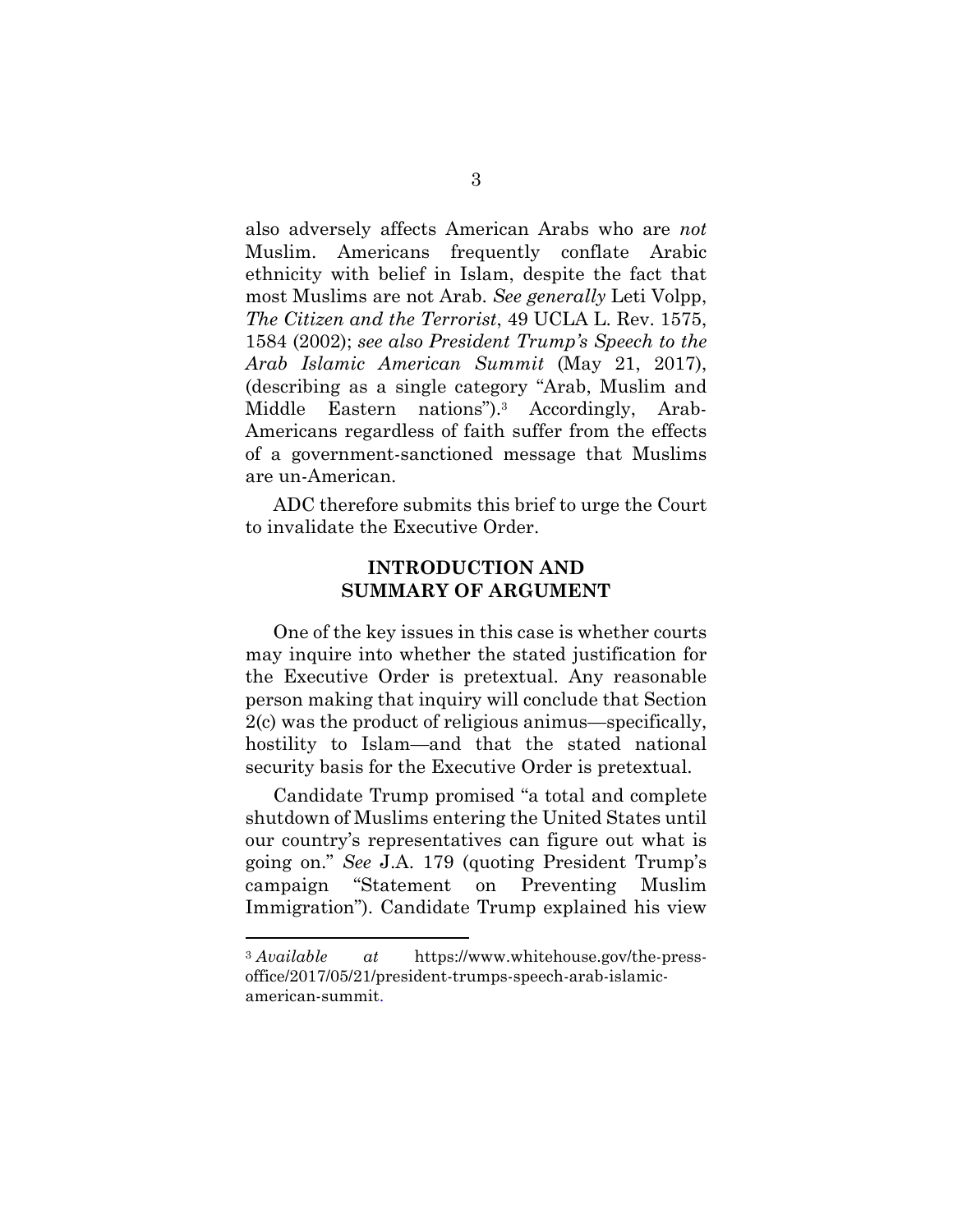in a nationally televised interview: "I think Islam hates us [and] \* \* \* we can't allow people coming into the country who have this hatred." J.A. 180. He reiterated the same position in another interview: "[W]e're having problems with the Muslims, and we're having problems with Muslims coming into the country." J.A. 180-81.

The government suggests that President Trump had an epiphany after his inauguration that removed any trace of his prior anti-Muslim animus. But in fact he signed the first Executive Order, J.A. 1404-15 ("January Executive Order"), that, among other things, barred entry by people from seven majority-Muslim countries after the inauguration, without consulting any government national security experts. *See* J.A. 1167. With a wink and a nod, he made clear that the Executive Order instituted his promise of a Muslim ban even though the ban applied to immigration from majority-Muslim *countries*. J.A. 182 ("This is the 'Protection of the Nation from Foreign Terrorist Entry into the United States.' We all know what that means."). Any ambiguity on that score was clarified by the Order's provisions ensuring that non-Muslims from the affected countries would be given preferential treatment. *See* January Executive Order § 5. After the January Executive Order was invalidated, President Trump made clear that the Executive Order he enacted in response, J.A. 1416-40 ("March Executive Order"), was a revised Muslim ban. *See* J.A. 183 (President Trump reiterated his intent to "keep my campaign promises" despite the invalidation of the January Executive Order, and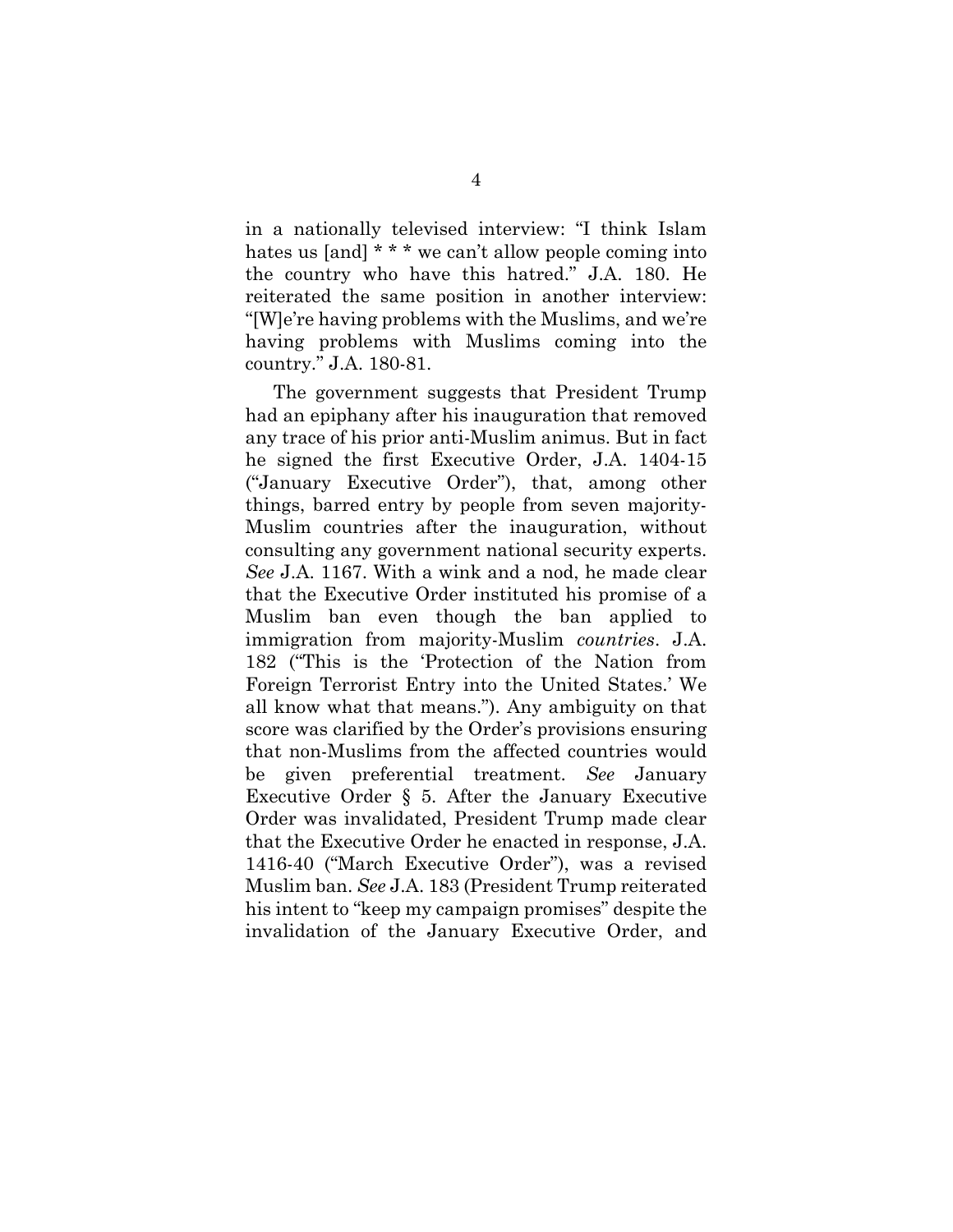described the March Executive Order as "a watered down version of the first order.").

The government's continued insistence on the need to bar entry by nationals of six majority-Muslim countries by implementing Section 2(c), even after having already had far more time than the face of the Executive Order contends would be necessary to conduct the review of vetting procedures that allegedly necessitated the ban, thoroughly undermines the contention that the ban was motivated by national security concerns. An administration that was serious about national security concerns would have completed its review of the vetting procedures months ago.

The government urges the Court to look away, contending that, under the Immigration and Nationality Act (INA), 8 U.S.C. § 1182(f), the President's exercise of his authority to suspend the entry of aliens is effectively unreviewable. Pet. Br. 38- 39. As an initial matter, that would mean a president need not disguise his motives, but could, for example, explicitly ban all Muslims from entering the United States on the ground that he believes that Islam "hates us" and Muslims are therefore presumptively dangerous. But as the Court explained in *Sherbert* v. *Verner*, under the Free Exercise Clause the government may not "penalize or discriminate against individuals or groups because they hold religious views abhorrent to the authorities." 374 U.S. 398, 402 (1963). Moreover, as Respondents ably explain, the Establishment Clause imposes a similar limit. Hawaii Br. 53. It may be unlikely that another Chief Executive would purposefully attack a particular religious group, but it is unsettling that the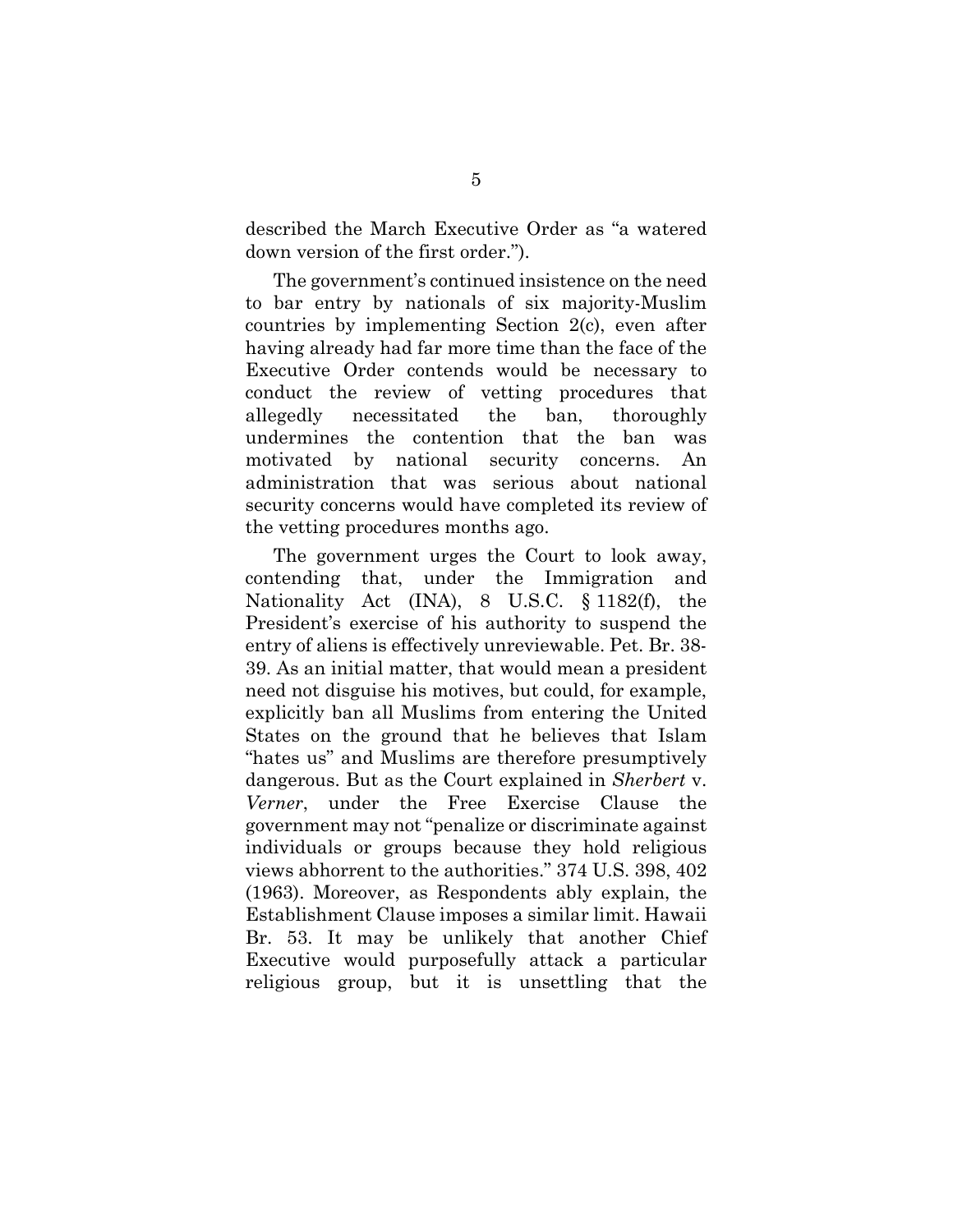government's position would permit executive orders explicitly aimed at members of a particular faith.

In any event, Section 1182(f) does not provide discretion to discriminate on the basis of religion. Section 1182(f) allows the President to "suspend the entry of all aliens or any class of aliens as immigrants or nonimmigrants" whenever he "finds that the entry of any aliens or of any class of aliens into the United States would be detrimental to the interests of the United States." 8 U.S.C. § 1182(f). The government erroneously reads "finds" to mean nothing more than that the President must *say* that the entry of certain aliens "would be detrimental to the interests of the United States." *Id.* But "finds" is more naturally understood to mean that the President must provide a genuine explanation of *why* such entry would be "detrimental." *Id.* 

Other language in Section 1182(f) confirms this reading. In addition to the "finding" requirement, Section 1182(f) separately contains a "proclamation" requirement ("[H]e may by proclamation, and for such period as he shall deem necessary, suspend the entry of all aliens or any class of aliens as immigrants or nonimmigrants \* \* \* \*."). Pet. Br. 39. The Executive Order may satisfy the proclamation requirement, but it does not satisfy the finding requirement. The government's reading treats the finding and proclamation requirements as if they were the same, impermissibly reading one or the other out of the statute. *See Russello* v. *United States*, 464 U.S. 16, 23 (1983).

The President has explained why he thinks it would be detrimental to allow entry from the six majority-Muslim countries listed in the Executive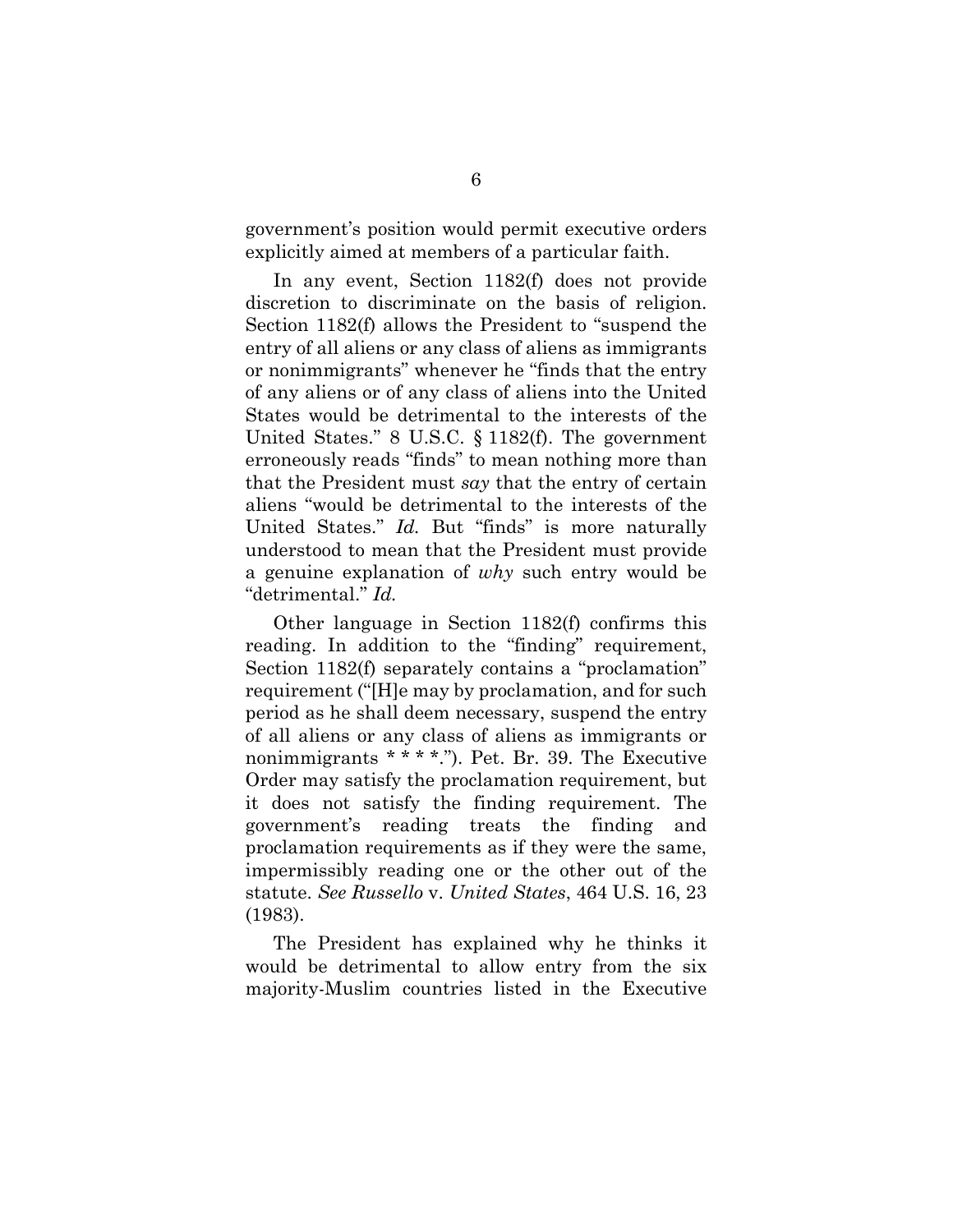Order—but he did so in various public statements outside of the face of the Executive Order and through the order's structure and effect. As explained below, the courts below are likely to conclude the President based Section 2(c) on his view that admission of Muslims harms the United States.

Such a motive renders Section 2(c) unlawful because, in addition to posing constitutional problems, it conflicts with Section 1182(f). Section 1182(f) must be construed in harmony with the Religious Freedom Restoration Act (RFRA). That Act, which applies to laws passed before and after its enactment, codifies the protections of the Free Exercise Clause and creates additional protections for the free exercise of religion. RFRA provides that the government may not "substantially burden a person's exercise of religion even if the burden results from a rule of general applicability," unless it can show that the burden "(1) is in furtherance of a compelling governmental interest; and (2) is the least restrictive means of furthering that compelling governmental interest." 42 U.S.C. § 2000bb-1.

This case involves a rare but sure-fire indicator of substantial burden: evidence that Section 2(c) was designed to disfavor belief in one particular religion. That the President had this motive is strong evidence that the Order, in fact, disfavors belief in Islam. History shows that laws designed to single out and discriminate against members of a minority religion almost always serve their intended purpose, and then some.

Accordingly, Respondents should be given the opportunity to show that the justifications offered on the face of the Executive Order are mere pretext for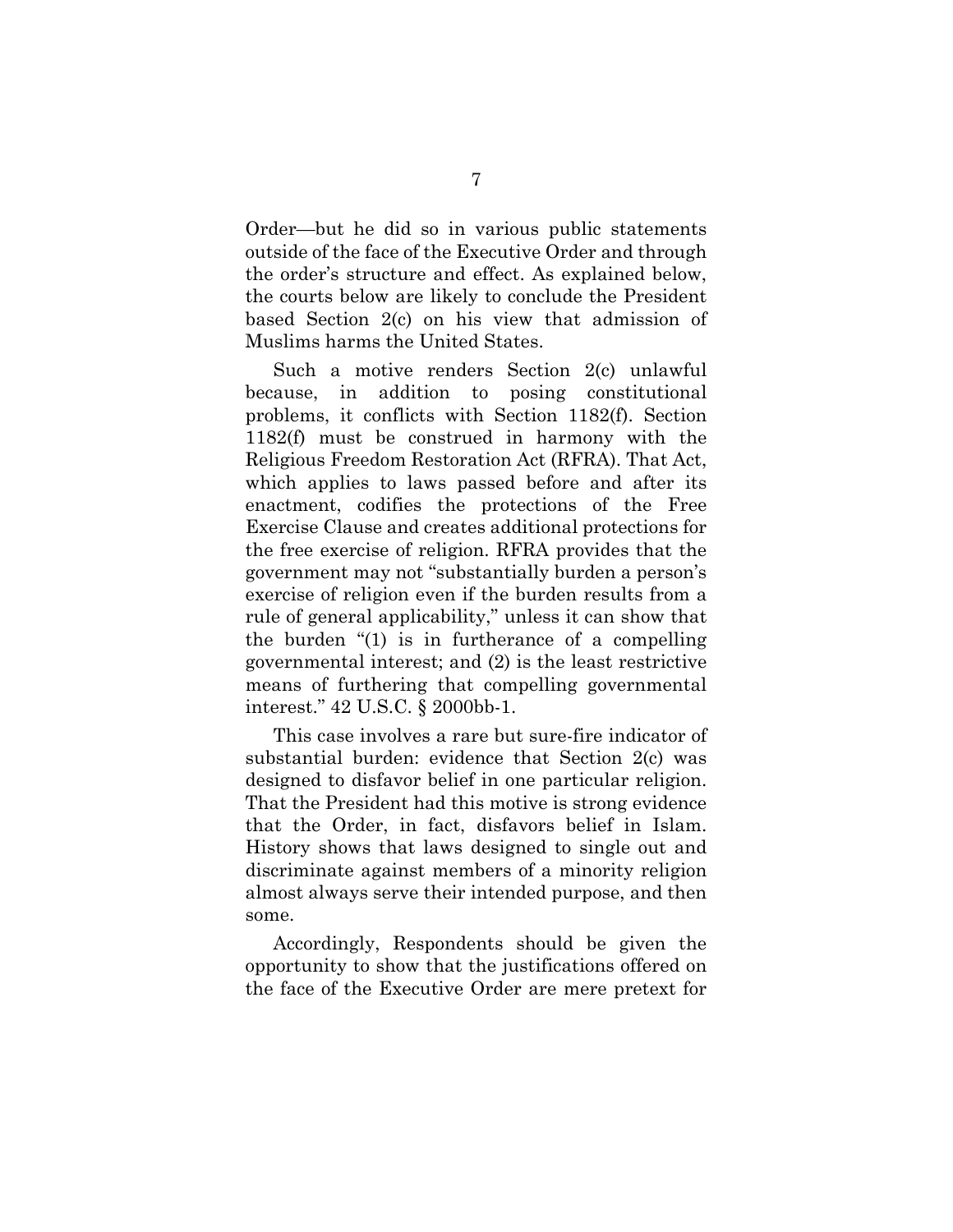religious discrimination—or, more precisely given the procedural posture here, that Respondents are likely to succeed on the merits of their showing that the proffered justifications are pretextual. The Court should direct the lower courts to adapt the welldeveloped frameworks for unmasking unlawful discrimination concealed behind facially reasonable, pretextual justifications that have been developed in cases involving jury selection, employment discrimination, and the free exercise of religion.

It bears emphasis that permitting such inquiry should not prevent the adoption of executive orders under Section 1182(f) that are really aimed at advancing national security interests, because such interests are indeed compelling. It surely must be the unusual case where an executive order addressing national security interests is the product of religious animus and is not narrowly tailored to advance a compelling government interest.

#### **ARGUMENT**

## **I. SECTION 1182(f) DOES NOT PERMIT THE PRESIDENT TO INTENTIONALLY DISCRIMINATE AGAINST MUSLIMS.**

ADC agrees with Respondents and several lower courts that the Constitution precludes enforcement of Section 2(c). However, before turning to the constitutionality of the Executive Order, the Court can engage in a straightforward analysis of whether the Order is a lawful exercise of the President's authority under the INA. It is not.

The government argues that the President can use his Section 1182(f) powers to exclude *any* alien or class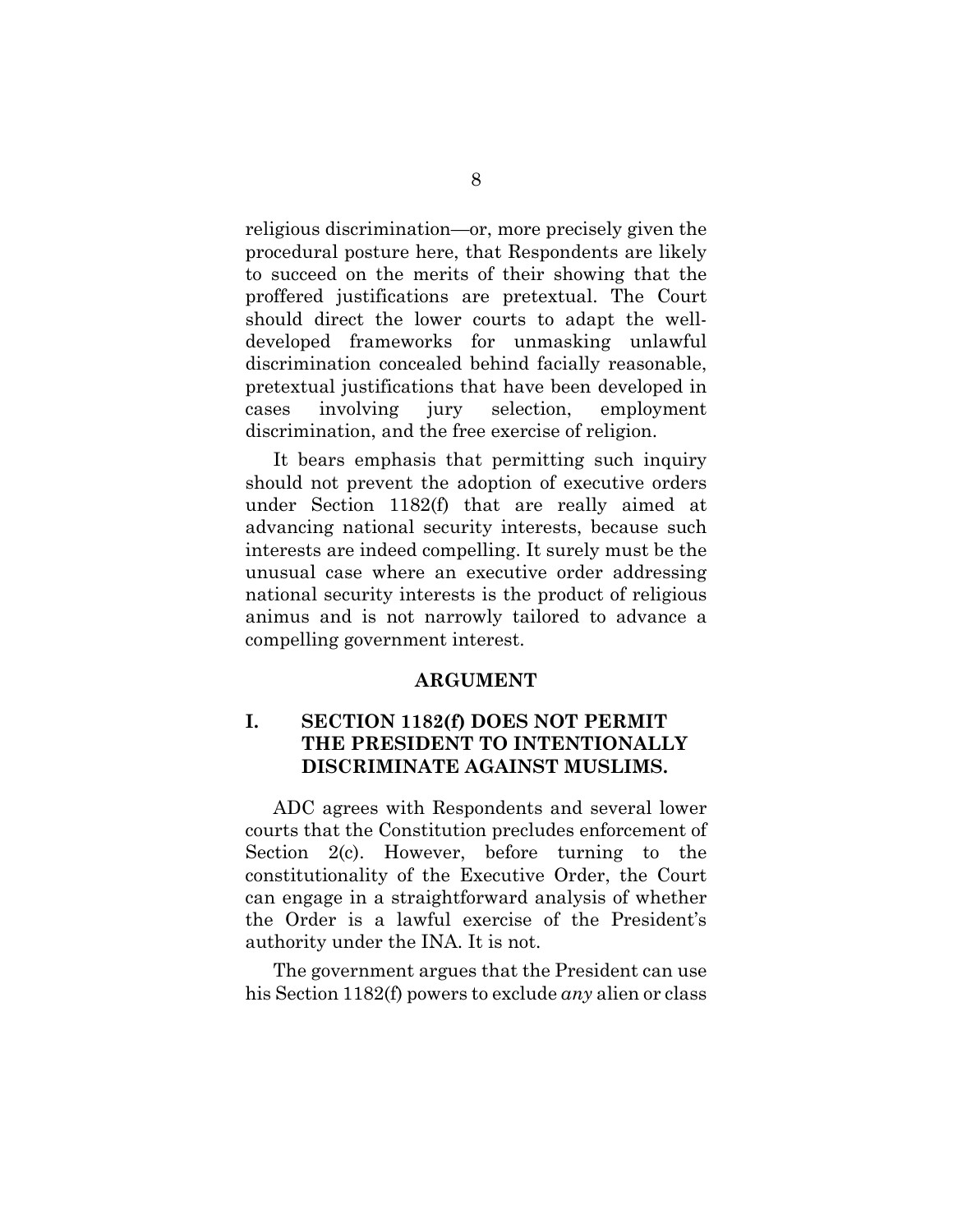of aliens for *any* reason for *any* period of time. *See, e.g.*, Pet. Br. 39. The logical—and alarming—conclusion of that reasoning is that the President might simply assert that he has every right to find that Muslims' entry is detrimental to the interests of the United States simply because they are Muslim. Clear statutory limits on the President's Section 1182(f) authority forestall that troubling conclusion.

According to the plain text of Section 1182(f), the President must have made a finding that the entry of nationals from the six designated countries is detrimental to the United States. The mere assertion or proclamation that the President makes on the face of the Executive Order does not suffice because, as Part II shows, the proclaimed reasons are mere pretext for the real factual finding motivating Section 2(c): that the entry of Muslims harms the United States.

This is not a factual finding that can lawfully serve as the basis for Presidential action under Section 1182(f). Despite the provision's facial breadth, Congress limited the President's authority under Section 1182(f) when it enacted RFRA. RFRA prohibits courts from simply taking at face value a proclamation that entry of a group of individuals would be detrimental to the United States based on a facially religiously neutral finding when there are very good reasons to believe the finding is pretext for purposeful discrimination against Muslims. Put differently, RFRA requires more of the government than does the Establishment Clause or the Free Exercise Clause. Because RFRA makes this an easy case of statutory interpretation, it provides the Court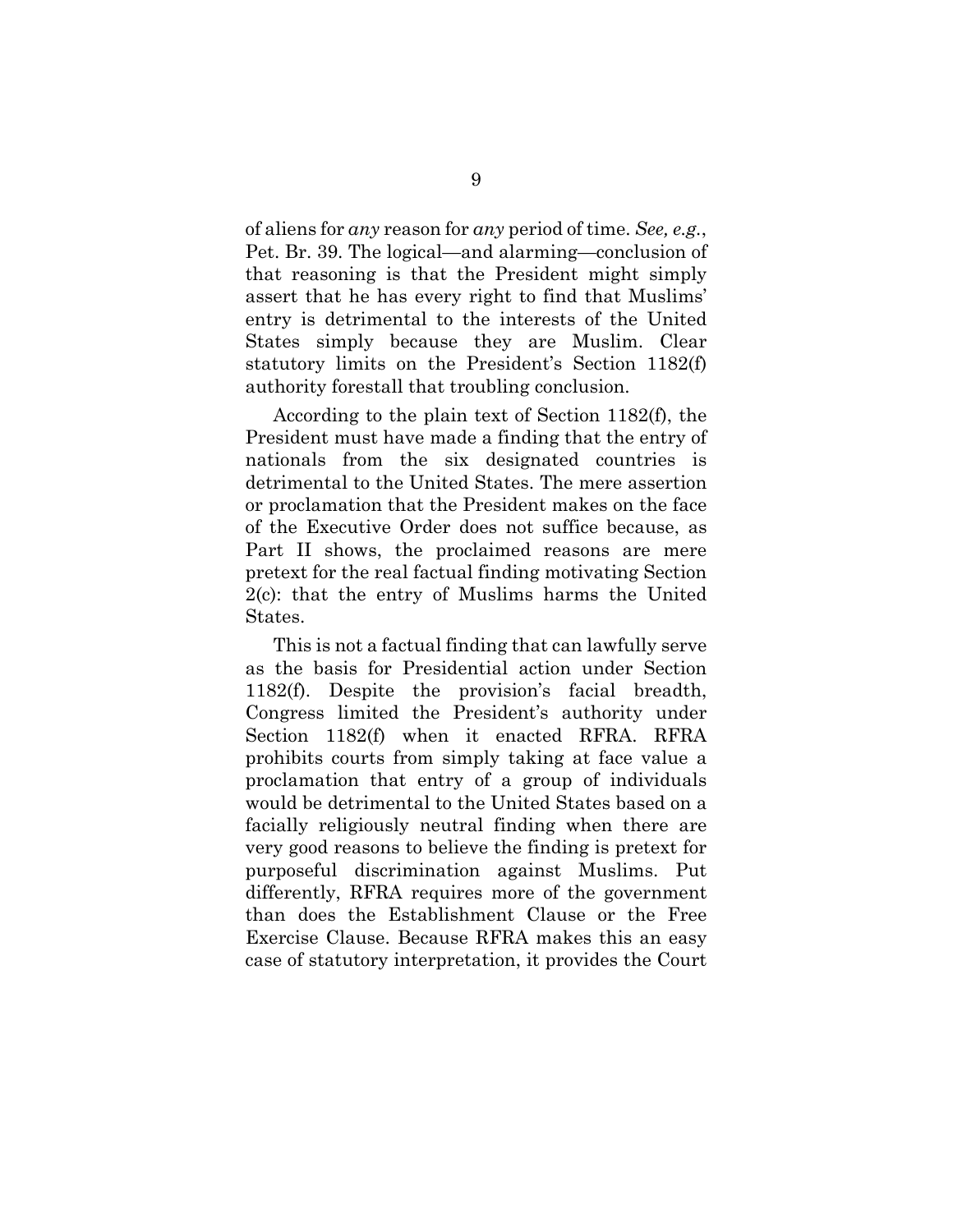with an alternative, non-constitutional basis for upholding the decisions under review.

**A. Section 1182(f).** The INA delegates to the President authority to control entry of aliens under certain circumstances:

Whenever the President finds that the entry of any aliens or of any class of aliens into the United States would be detrimental to the interests of the United States, he may by proclamation, and for such period as he shall deem necessary, suspend the entry of all aliens or any class of aliens as immigrants or nonimmigrants, or impose on the entry of aliens any restrictions he may deem to be appropriate.

8 U.S.C. § 1182(f). In this provision, Congress did not give the President unlimited authority to suspend alien entry into the United States. Instead, it created a condition precedent: the President must "find" that those aliens' entry would be "detrimental to the interests of the United States." 8 U.S.C. § 1182(f).4 In other words, the INA requires the President to "find" a particular fact: detriment to the United States. *See* Finding of Fact, Black's Law Dictionary (10th ed. 2014) (noting that "finding of fact" is often shortened to "finding"). In that context, "to find" means "[t]he result of a judicial examination or inquiry" or "[t]hat which is found or discovered." Finding, 1 Compact Edition of the Oxford English Dictionary 226 (1986). The requirements of "examination" or "inquiry" distinguish "finding" from "deeming" or "declaring"

<sup>4</sup> Because, as the Ninth Circuit explained, Section 1185(a)(1) provides coextensive authority, it is not separately analyzed here. *See* J.A. 1196 n.10.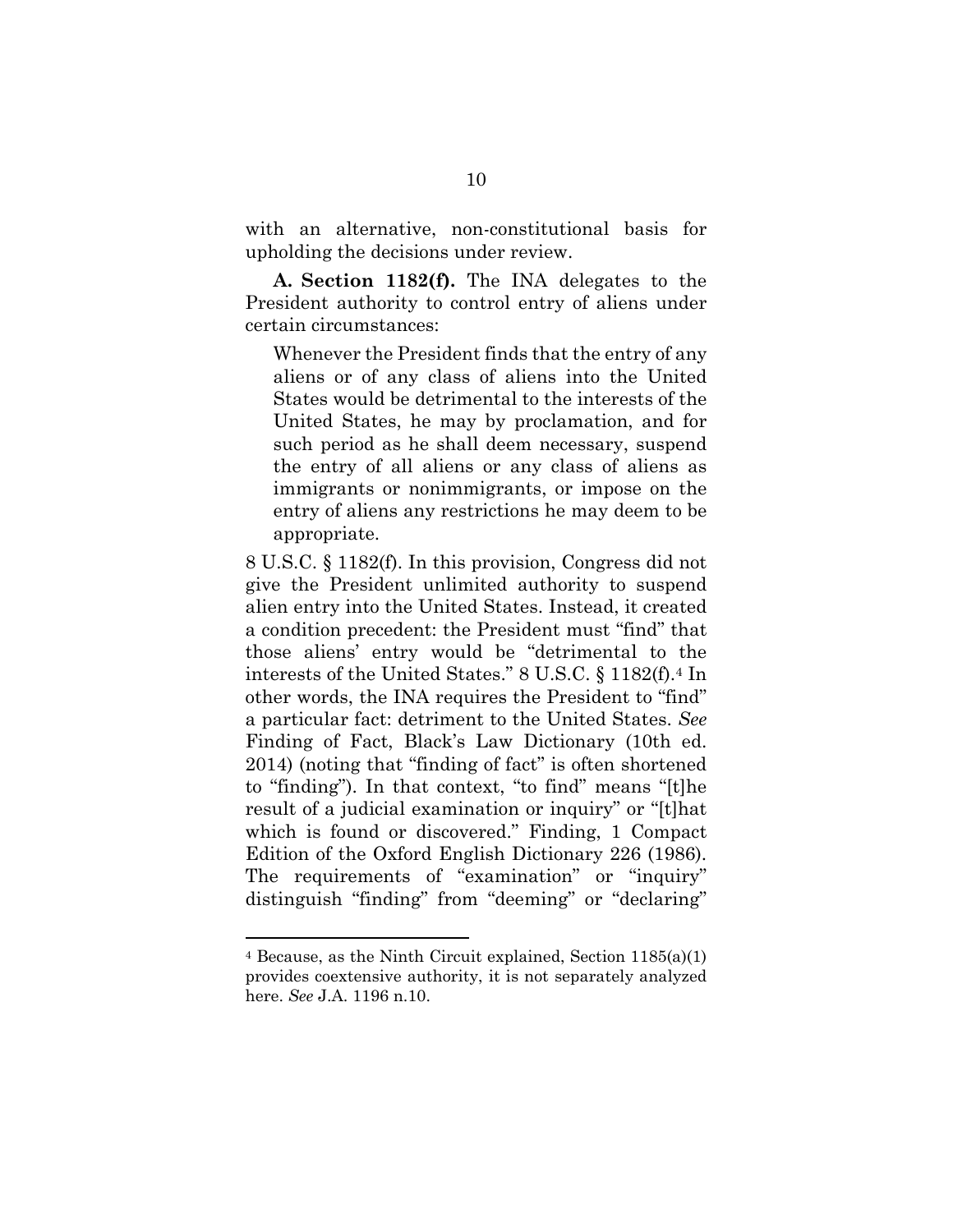something to be true. It may sometimes—even ordinarily—be the case that the face of an executive order reflects the required consideration. But here, where the pretext inquiry shows that the President actually relied on his view that Muslims are dangerous because they hate the United States, and not the factual assertions spelled out in the Executive Order on review, additional evidence is required to evaluate the President's compliance with the INA.

Other language in Section 1182(f) confirms that the "finding" prerequisite requires something more than writing down at least one facially lawful reason. Congress separately required the President to make a "proclamation" before suspending alien entries, and conditioned that requirement on satisfaction of the finding requirement. 8 U.S.C. § 1182(f). The Executive Order satisfies the proclamation requirement, but it does not free the President from judicial review of his fact finding. The government's reading ignores Congress's decision to structure this delegation of authority with two distinct requirements—one conditioned on the other—and treats the finding and proclamation requirements as if they were the same, impermissibly reading a requirement out of the statute. *Russello*, 464 U.S. at 23. Thus, the plain text of the INA supports the conclusion that it is necessary and appropriate to look beyond the face of the Executive Order to consider pretext.

**B. RFRA.** RFRA also limits the President's ability to apply Section 1182(f) in a way that substantially burdens Respondents' exercise of religion. Under RFRA, a federal government action that "substantially burden[s] a person's exercise of religion even if the burden results from a rule of general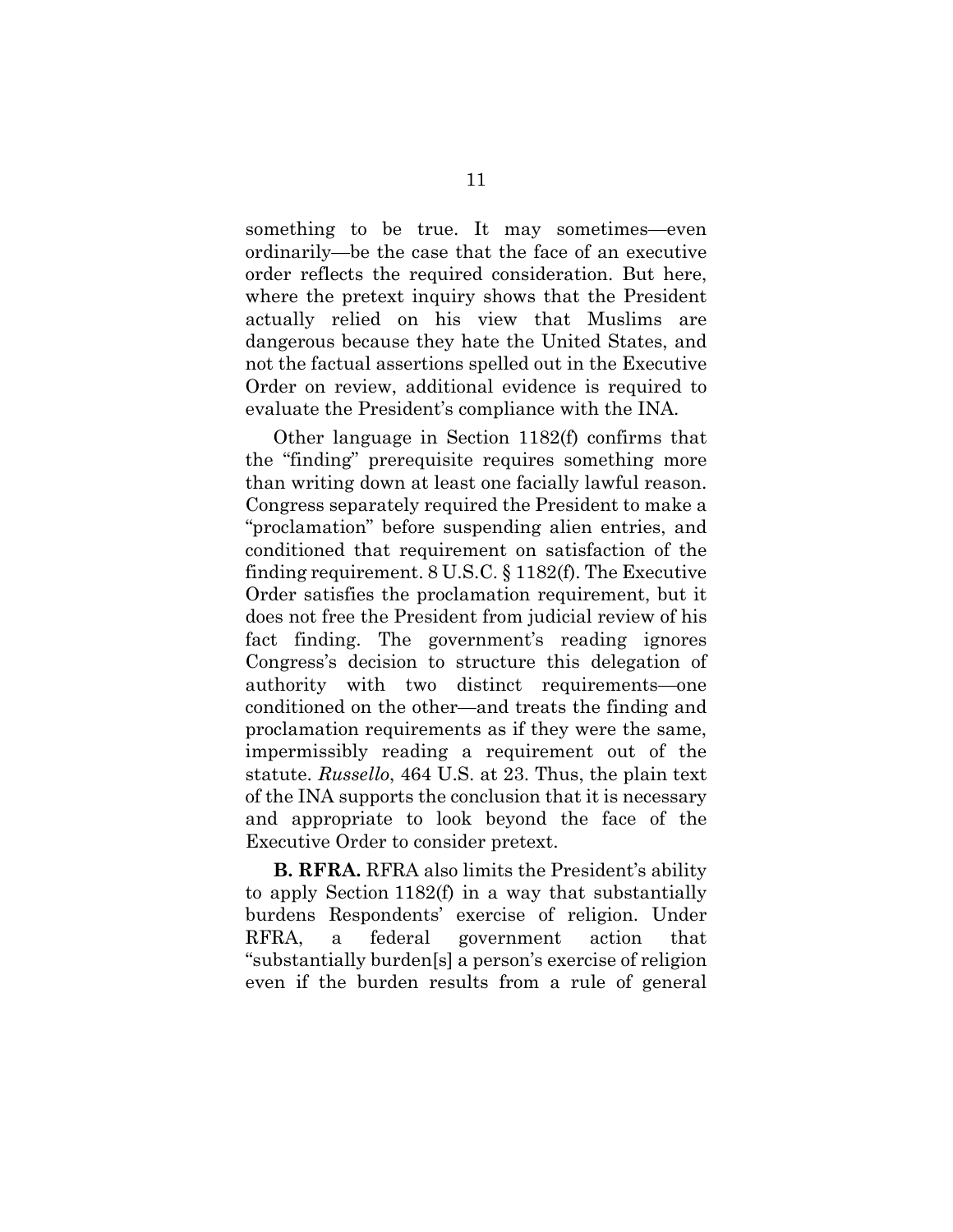applicability" is valid only if it "(1) is in furtherance of a compelling governmental interest; and (2) is the least restrictive means of furthering that compelling governmental interest." 42 U.S.C. § 2000bb-1.5 The President's motive in adopting Section 2(c) is highly relevant to—if not determinative of—the issue of whether the Order passes muster under RFRA.

**1**. *The interplay between animus and various religious liberty protections.* In the decisions under review, lower courts examined the religious liberty implications of the Executive Order only under the Establishment Clause. But if Respondents successfully show that the Executive Order was motivated by animus against Muslims, the Order would be subject to strict scrutiny under *both* (1) the Establishment Clause and (2) the statutory and constitutional protections for free exercise, including RFRA. Because both the Establishment Clause and RFRA limit the President's authority under the INA, whether the President adopted the Executive Order in order to have fewer Muslims in the United States—or

<sup>5</sup> Respondents stated claims based on RFRA's cause of action—independent from the INA claims implicated by the Court's grant of certiorari—before the district courts. *See* J.A. 1045-46; Mem. Supp. Pls.' Mot. for TRO at 40 n. 2, *Hawaii*, No. 17-cv-00050 (Mar. 8, 2017); J.A. 110; First Am. Mot. for a Prelim. Inj. and/or TRO at 27, *Int'l Refugee Assistance Project*, No. 17-CV-00361, (Mar. 11, 2017). No lower court has yet evaluated whether Respondents are likely to succeed on the merits of their RFRA claim. If the Court determines that Respondents are not entitled to preliminary relief for their Establishment Clause or INA causes of action, the Court should evaluate whether RFRA provides an alternative basis for affirming the decisions below, or remand to the district court with instructions to consider the issue.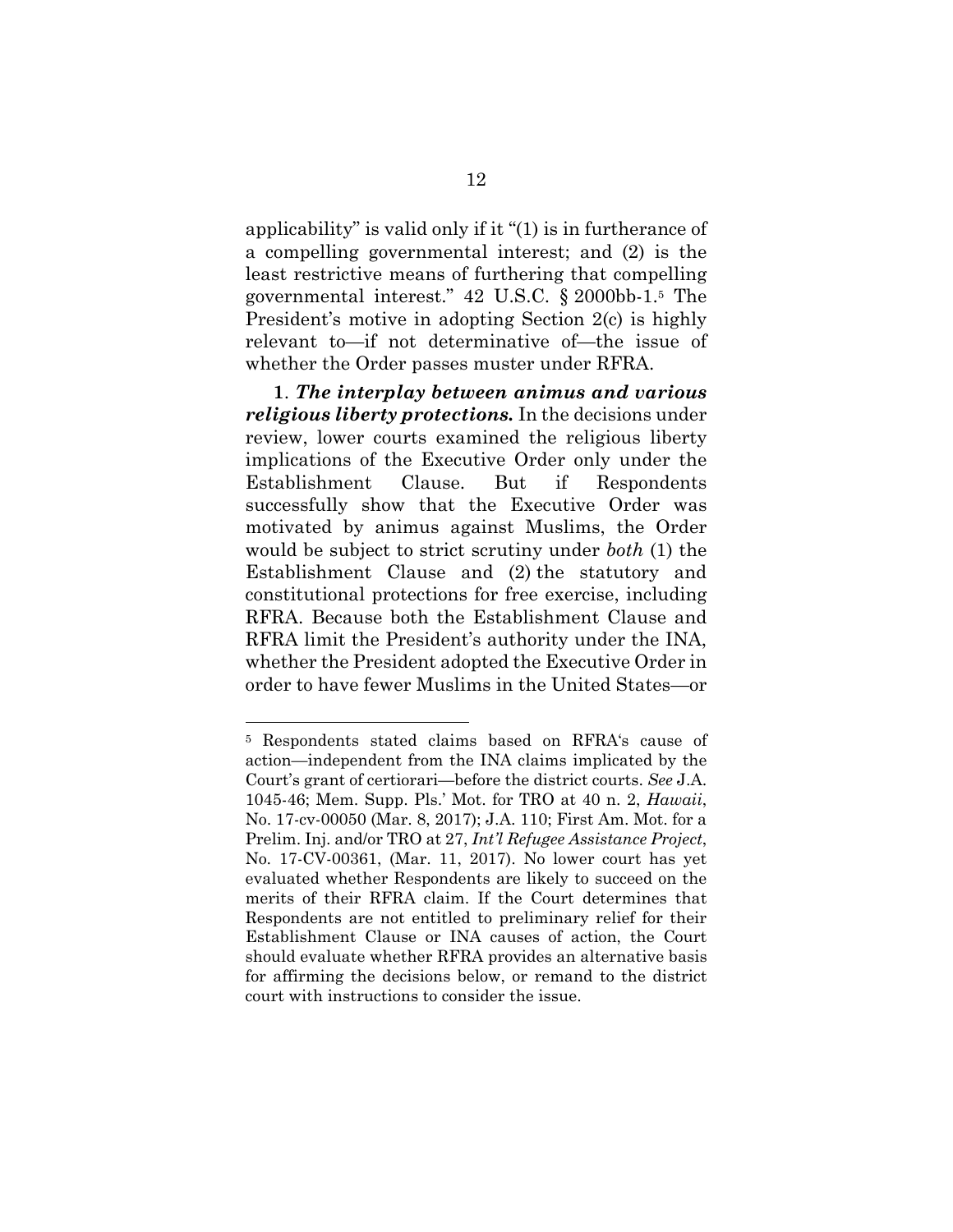another reason evincing actual disfavor based on religious belief—is highly relevant to whether the Executive Order exceeds the President's authority under the INA.

Government action that privileges belief in one religion over another undoubtedly implicates the Establishment Clause. *Church of the Lukumi Babalu Aye, Inc.* v. *City of Hialeah*, 508 U.S. 520, 532 (1993) (courts have repeatedly held that government activity designed to "discriminate[] against some or all religious beliefs" leads to an impermissible entanglement between government and religion, thereby violating the Establishment Clause). Accordingly, ADC echoes Respondents' arguments that the Establishment Clause prevents the President from exercising Section 1182(f) in a manner designed to favor certain religions over others.

But favoring belief in one religion over another also implicates the Free Exercise Clause. Religious belief is a form of religious exercise and an extraordinarily protected form at that. As the Court explained in *Sherbert*, "[t]he door of the Free Exercise Clause stands tightly closed against any governmental regulation of religious beliefs as such." 374 U.S. at 402. Government may not "penalize or discriminate against individuals or groups because they hold religious views abhorrent to the authorities." *Id.*; *see also* 42 U.S.C. § 2000bb (incorporating the *Sherbert* standard into RFRA); *Burwell* v. *Hobby Lobby Stores, Inc*., 134 S. Ct. 2751, 2770 (2014) (explaining that the term "exercise of religion" within the meaning of RFRA involves religious belief that does not result in action, in addition to religiously motivated speech and conduct).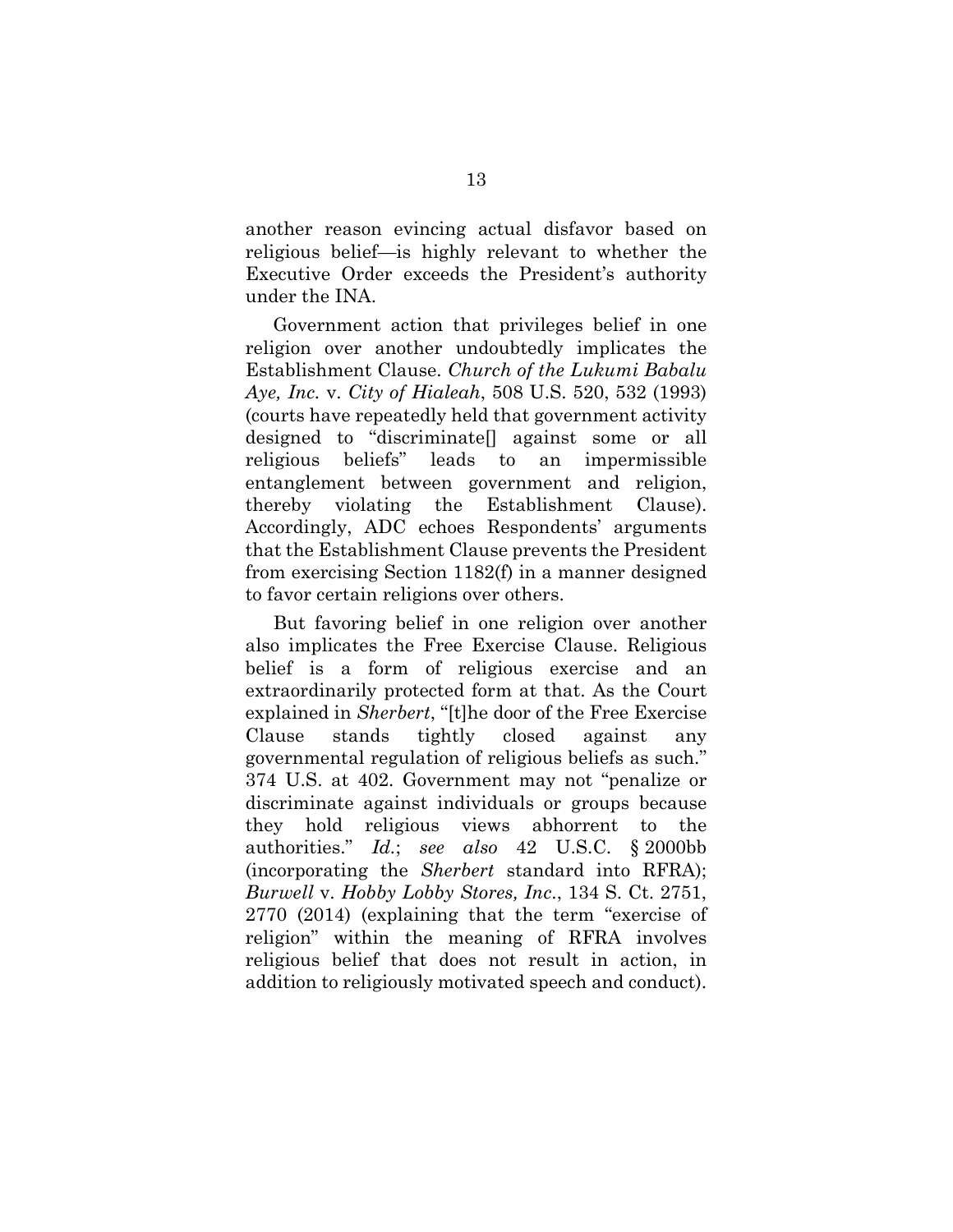This is because government action undertaken for religiously discriminatory reasons, almost without fail, will penalize belief in that religion. *See Lukumi*, 508 U.S. at 564 (striking down a "rare example of a law actually aimed at suppressing religious exercise" on Free Exercise Clause grounds); Brief of Scholars of Mormon History & Law as *Amici Curiae* in Supp. Of Neither Party (filed Aug. 17, 2017). Accordingly, *both* free exercise and anti-establishment jurisprudence "prevent the government from singling out specific religious sects for special benefits or burdens." Ronald D. Rotunda & John E. Nowak, 6 *Treatise on Constitutional Law-Substance & Procedure* § 21.1(a) (5th ed. 2017).

*Sherbert* and its Free Exercise Clause progeny require courts to apply strict scrutiny to government action inspired by animus toward belief in a particular religion. Such government action is also subject to strict scrutiny under RFRA. *See, e.g.*, *Hobby Lobby*, 134 S. Ct. at 2770 (using Free Exercise jurisprudence to determine whether government action substantially burdens the exercise of religion within the meaning of RFRA). This is a product of history and of statute: In *Employment Division* v. *Smith*, 494 U.S. 872, 883-90 (1990), this Court substantially limited the application of *Sherbert*, holding that the Free Exercise Clause did not subject facially neutral laws of general applicability to strict scrutiny. Congress enacted RFRA in direct response to *Smith*, and applied statutory protections that mirrored the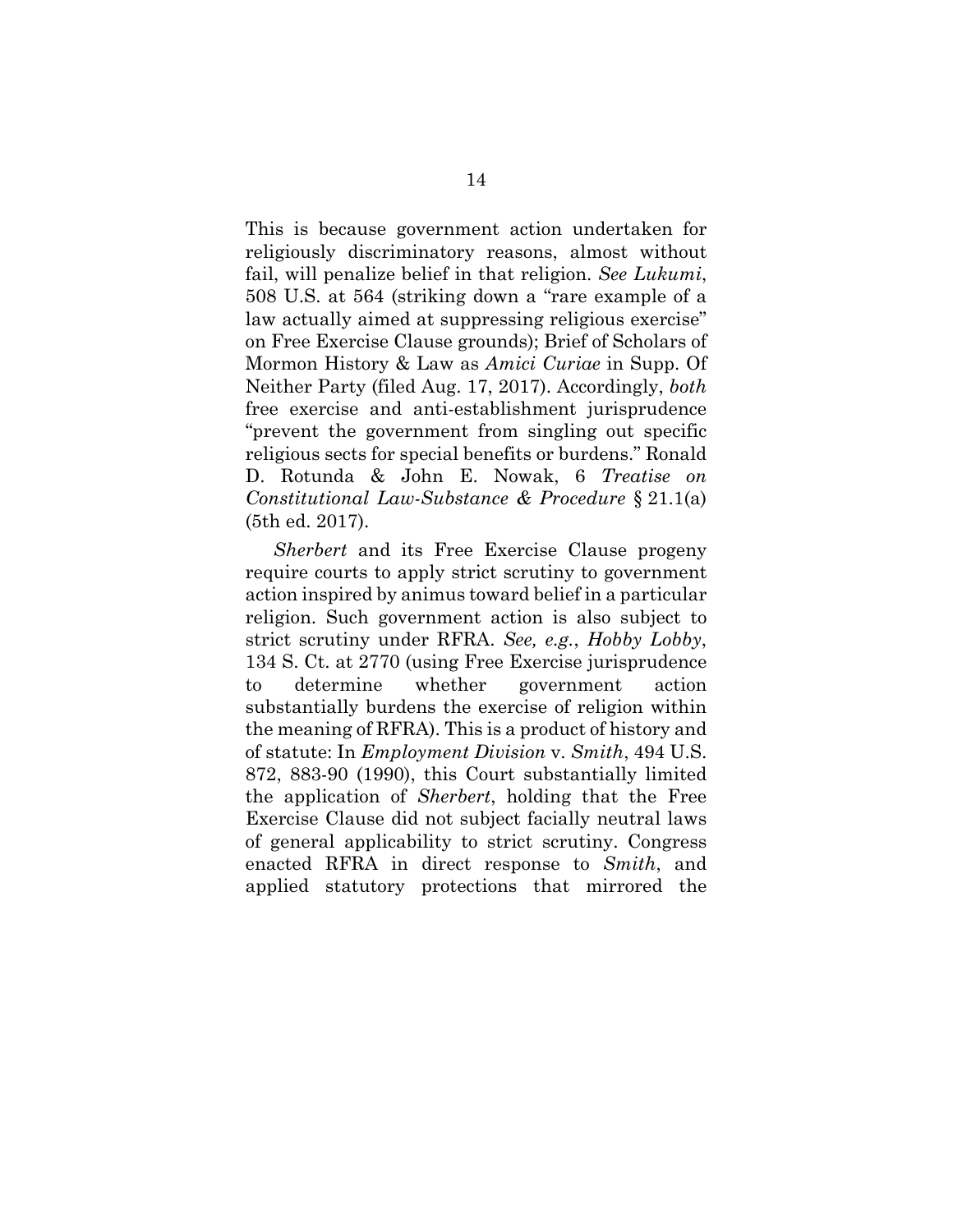protections for free exercise set out in *Sherbert* and its progeny. 42 U.S.C. § 2000bb.6

To further advance the free exercise of religion, Congress applied RFRA to all previously-enacted federal statutes that could substantially burden religion without passing strict scrutiny. 42 U.S.C. § 2000bb-3 (RFRA "applies to all Federal law, and the implementation of that law, whether statutory or otherwise, and whether adopted before or after November 16, 1993 [the date RFRA went into effect]."). In other words, to the extent that any statute (before RFRA's passage) could be construed to impose a substantial burden on the exercise of religion in a manner that did not pass strict scrutiny, that construction must be altered in light of RFRA.

Importantly, RFRA does not contain an exception for the immigration or national security arenas; it "applies to *all* Federal law." *Id.* (emphasis added). Consequently, "[s]eemingly reasonable regulations based upon speculation [and] exaggerated fears of thoughtless policies cannot stand," even in contexts where the political branches are due considerable

<sup>6</sup> Section 2000bb states: "The Congress finds that \* \* \* in *Employment Division* v. *Smith*, the Supreme Court virtually eliminated the requirement that the government justify burdens on religious exercise imposed by laws neutral toward religion[.] \* \* \* The purposes of [RFRA] are--(1) to restore the compelling interest test as set forth in *Sherbert* v. *Verner*, and *Wisconsin* v. *Yoder*, and to guarantee its application in all cases where free exercise of religion is substantially burdened; and (2) to provide a claim or defense to persons whose religious exercise is substantially burdened by government." (internal citations omitted).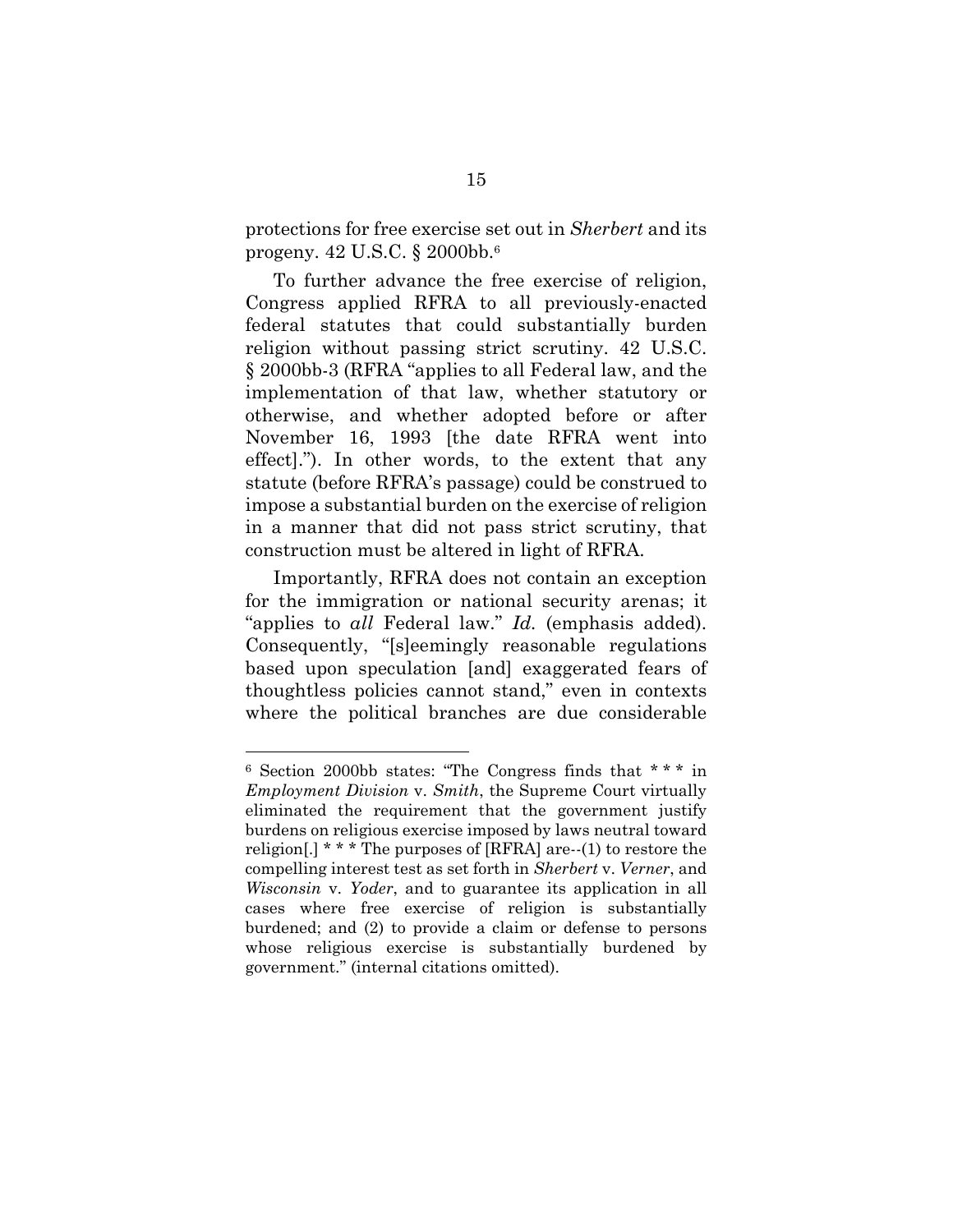deference. H.R. Rep. No. 103-88, at 8 (1993) (explaining that RFRA applies even to the military context, where executive authority is at its height); *accord* S. Rep. No. 103-111, at 8, 12 (1993).

**2.** *The substantial burden here. Lukumi* and *Sherbert* show that government action based on animus toward believers in any particular faith so strongly suggests the imposition of a substantial burden that, if the Executive Order was adopted to discriminate against Muslims, Respondents need to show little more (if anything) for strict scrutiny to apply under RFRA. Respondents are likely to make such a showing. As the Ninth Circuit Respondents explained in their amended complaint:

Religious communities in the United States cannot welcome visitors, including religious workers, from designated countries. And some non-citizens currently in the United States may be prevented from travelling abroad on religious trips, including pilgrimages or trips to attend religious ceremonies overseas, if they do not have the requisite travel documents or multiple-entry visas.

J.A. 1045. As the Fourth Circuit Respondents explained, the Executive Order has the effect of "denying or impeding Muslim Plaintiffs, on account of their religion, from accessing benefits relating to their own or their family members' immigration status." J.A. 110.

The government is also unlikely to show that the Executive Order is narrowly tailored to further a compelling government interest. *See* 42 U.S.C. § 2000bb-1. The government has no compelling interest in discriminating against belief in a minority religion. Although the government does have a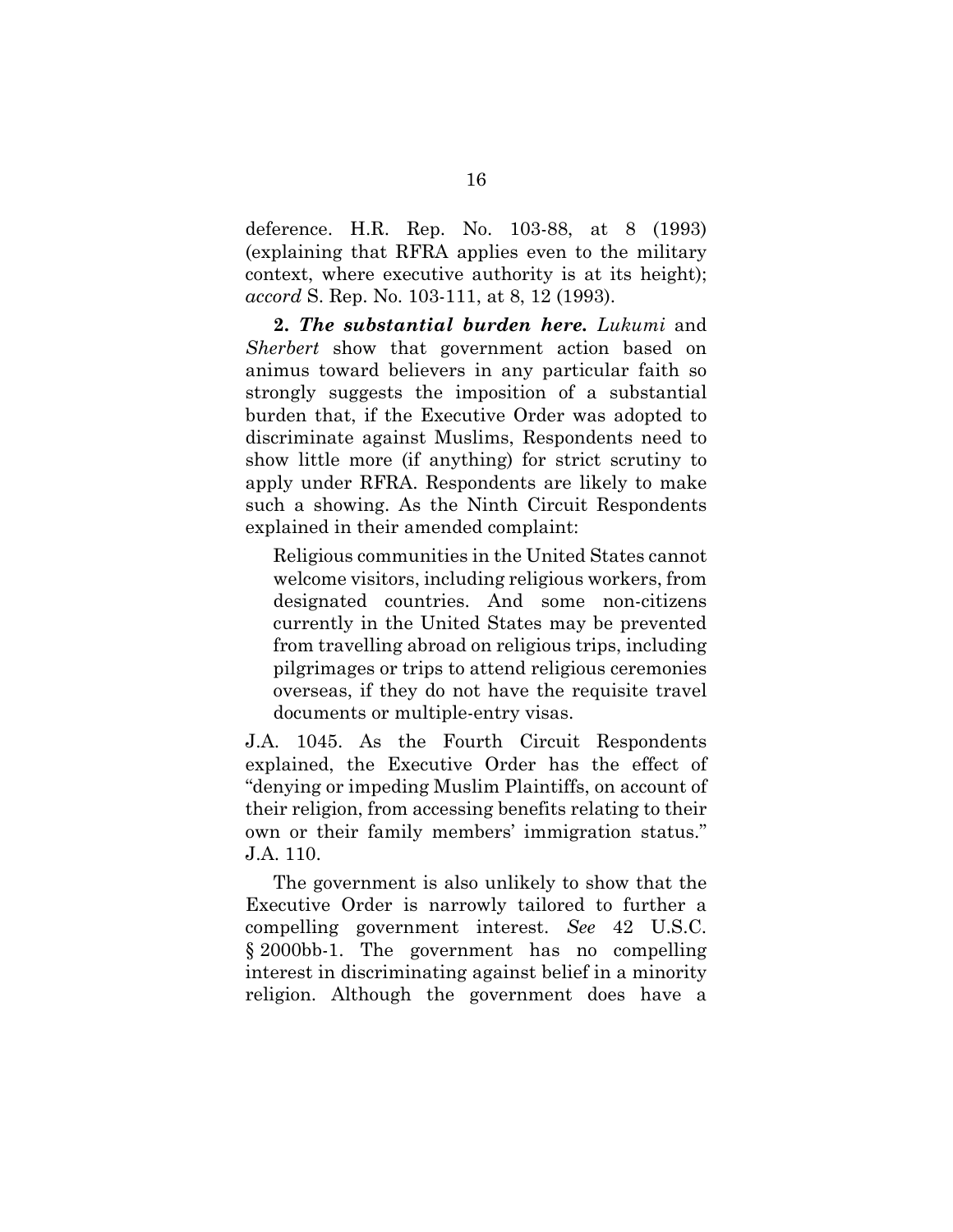compelling interest in national security, the Executive Order is not narrowly tailored to meet that interest; instead, the Executive Order is both over- and underinclusive with respect to national security. *See infra*  Part II(B)(3). Therefore, Respondents are likely to show that the Executive Order violates RFRA—and consequently that the INA cannot be interpreted to provide the President with the authority to adopt the Executive Order—if it was motivated by religious animus.

**C***.* **Kleindienst v. Mandel.** The government contends that *Kleindienst* v. *Mandel*, 408 U.S. 753, 769–70 (1972), precludes the Court from "looking behind" the rationale put forth in the text of the Executive Order. Pet. Br. 21. But even assuming arguendo that *Mandel* precludes the Court from examining the President's motives as part of its *constitutional* analysis,7 *Mandel* plainly does not apply to the Court's *statutory* analysis. *Mandel* did not involve an application of Section 1182(f) and was decided before RFRA was enacted. As shown above, Section 1182(f) is properly construed to permit courts to fully examine the "finding" upon which the President based Section 2(c), and RFRA requires courts to examine whether the President adopted

<sup>7</sup> It does not. As Respondents explain, *Mandel* and other precedents requiring deference to the President's national security judgment do not bar an inquiry beyond the face of his justifications where, as in this case, there has been an "affirmative showing of bad faith" or an unconstitutional purpose. Hawaii Br. 49-51.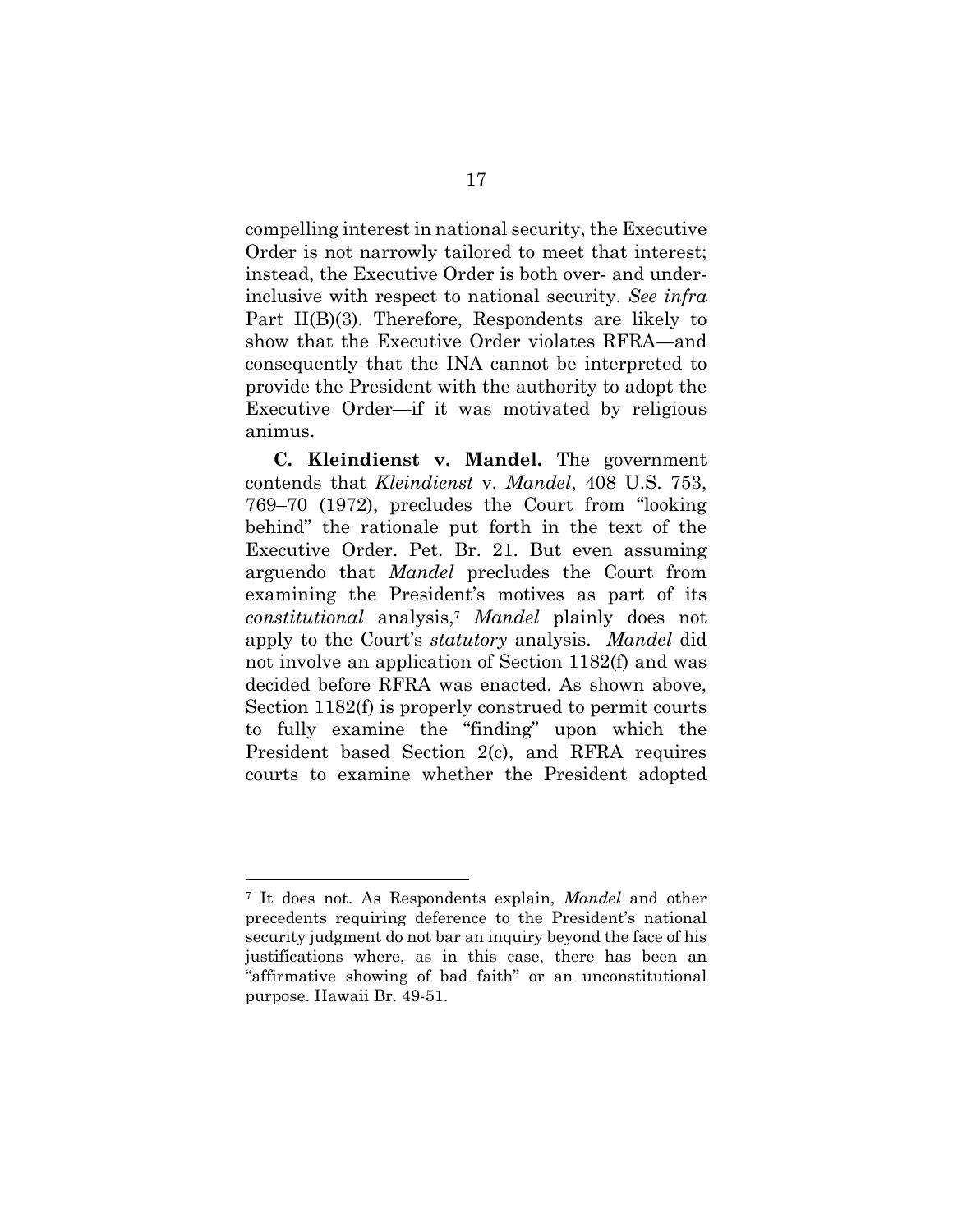Section 2(c) with an intent to discriminate against Muslims.

## **II. THE PURPORTED JUSTIFICATIONS FOR THE EXECUTIVE ORDER ARE PRETEXTUAL.**

As the Court has long recognized, discriminatory actions are often sheltered behind facially legal reasoning. Accordingly, this Court has developed robust tools for determining whether a party's stated reason for acting is actually a pretext for an impermissible discriminatory motive, including in cases involving the free exercise of religion, jury selection, and employment. Here, where the President's extraordinary public statements reveal the Executive Order's true motivations and where RFRA narrows the deference ordinarily owed to the President in the immigration and national security arenas, those tools can aid the Court or the lower courts in determining that the Executive Order results from animus toward Muslims.

**A. Sources of Guidance for Detecting Pretext.** In a variety of contexts where motivations matter, courts routinely decide whether lawful, nondiscriminatory reasons are authentic or merely pretext. Three areas of law—the jury selection, employment discrimination, and free exercise of religion contexts—provide particularly welldeveloped models for identifying pretext.

**1.** *Peremptory Strikes.* When criminal defendants allege racial discrimination in prosecutors' use of peremptory strikes, courts evaluate prosecutors' proffered reasons for pretext as part of the *Batson* v. *Kentucky* three-step framework. 476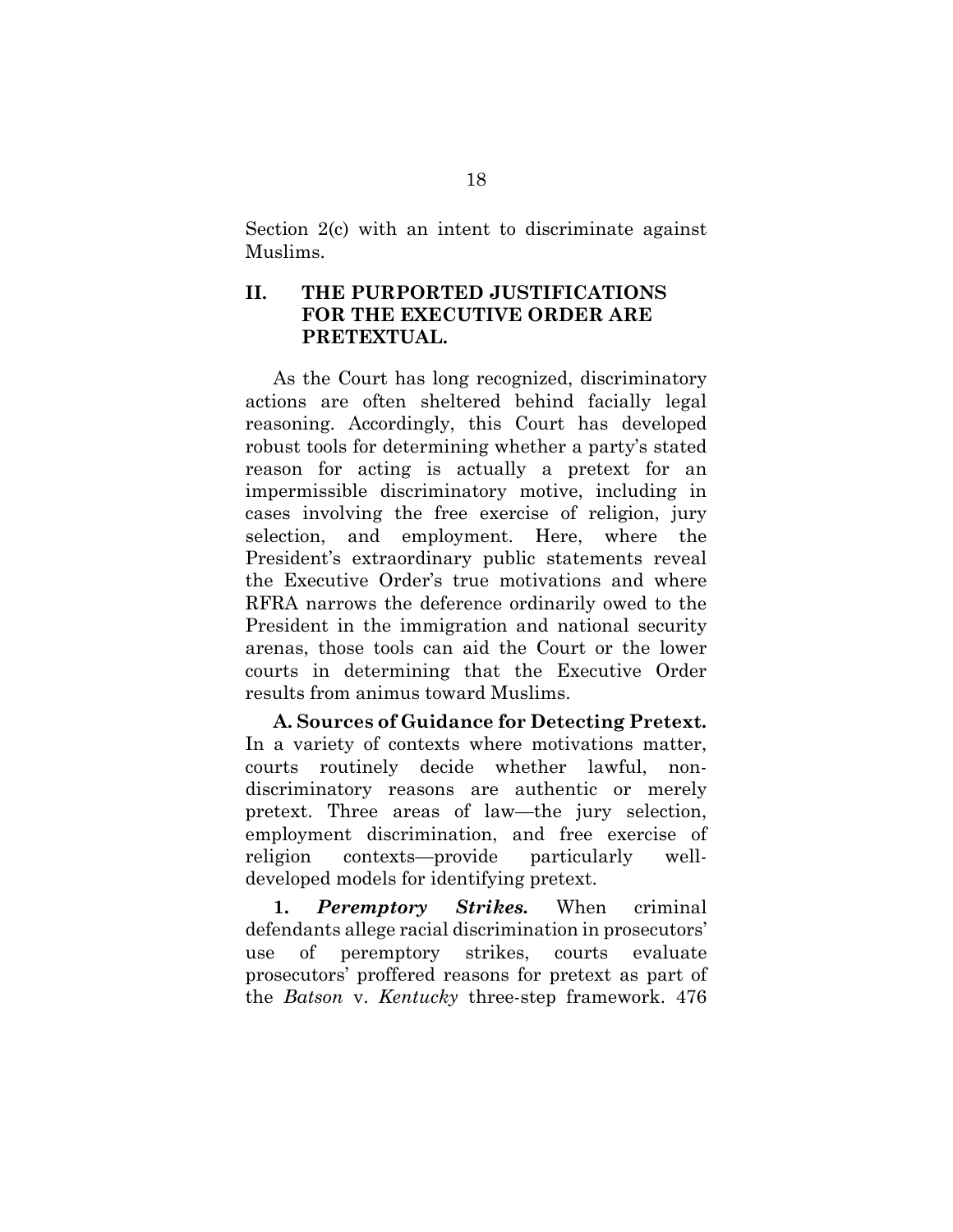U.S. 79, 96 (1986). *First*, the defendant produces evidence that gives rise to an inference of discrimination. *Id.* at 97. *Second*, once the *prima facie*  case is established, the government must come forward with a neutral non-discriminatory explanation for the strike. *Id.* at 97-98. *Third*, the court determines whether, in light of the prosecution's proffered reason, the defendant has nevertheless established purposeful discrimination. *Id.* at 98.

*Batson*'s third step often turns on a pretext analysis. *See, e.g.*, *Miller-El* v. *Cockrell*, 537 U.S. 322, 339 (2003) (At *Batson* step three, "implausible or fantastic justifications may (and probably will) be found to be pretexts for purposeful discrimination.") (quotations omitted)*.* 

**2.** *Employment Discrimination.* Allegations brought under Title VII of the Civil Rights Act and other employment discrimination statutes often include a pretext inquiry. For example, "singlemotive" employment discrimination cases—those where the employee alleges that a single, prohibited motive caused the employer's adverse employment action—require the plaintiff to prove pretext in many cases. Applying the *McDonnell Douglas* framework, courts first analyze whether the plaintiff has pled a few basic prerequisites of discrimination. *See McDonnell Douglas Corp.* v. *Green*, 411 U.S. 792, 802 (1973).8 If the plaintiff carries that burden, the burden of production then shifts to the defendant, who must provide evidence of a nondiscriminatory reason

<sup>8</sup> The elements of the *prima facie* case vary with the circumstances. *See id.* at 802 n.13 (noting that the *prima facie* case recited therein "is not necessarily applicable in every respect to differing factual situations.").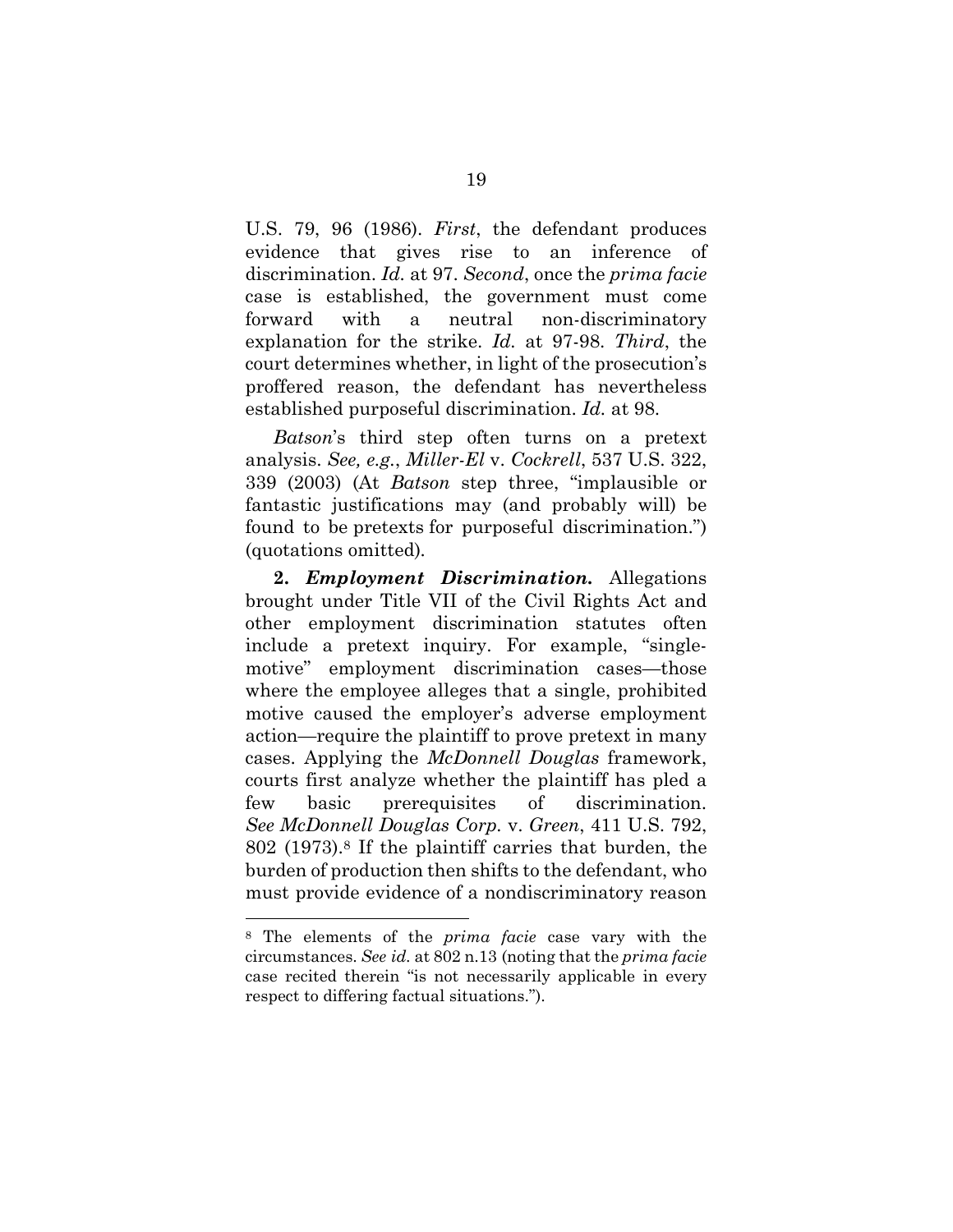for the challenged action. If the defendant does so, then the plaintiff bears the burden of persuading the factfinder that the defendant's stated reason for the action is a pretext for discrimination. *See id.* at 802- 04.9 Because making out a *prima facie* case and producing a nondiscriminatory reason are both relatively light burdens, *McDonnell Douglas* cases often focus on a pretext inquiry. *See, e.g.*, *Patterson* v. *McLean Credit Union*, 491 U.S. 164, 187-88 (1989), *abrogated on other statutory grounds* ("Although petitioner retains the ultimate burden of persuasion, our cases make clear that she must also have the opportunity to demonstrate that respondent's proffered reasons for its decision were not its true reasons.").

**3***. The Free Exercise Clause.* The Court has also evaluated pretext in the context of a Free Exercise Clause challenge to government action allegedly motivated by religious animus. In *Lukumi*, the Court held that "[f]acial neutrality" of government action "is not determinative" of whether it is designed to limit the free exercise of religion. 508 U.S. at 534*.* After noting that the text, history, and application of the challenged city ordinance suggested potential discrimination on the basis of religious belief, the Court engaged in an independent analysis of whether the ordinance was adopted for a religiously neutral purpose. *Id.* 

**B. Application of Factors Showing Pretext**. In ferreting out discrimination in these areas, a few

<sup>9</sup> Mixed motive cases also "employ a burden-shifting framework…with different burdens that shift." *Shifting Burdens of Proof in Employment Discrimination Litigation*, 109 Harv. L. Rev. 1579, 1582 (1996).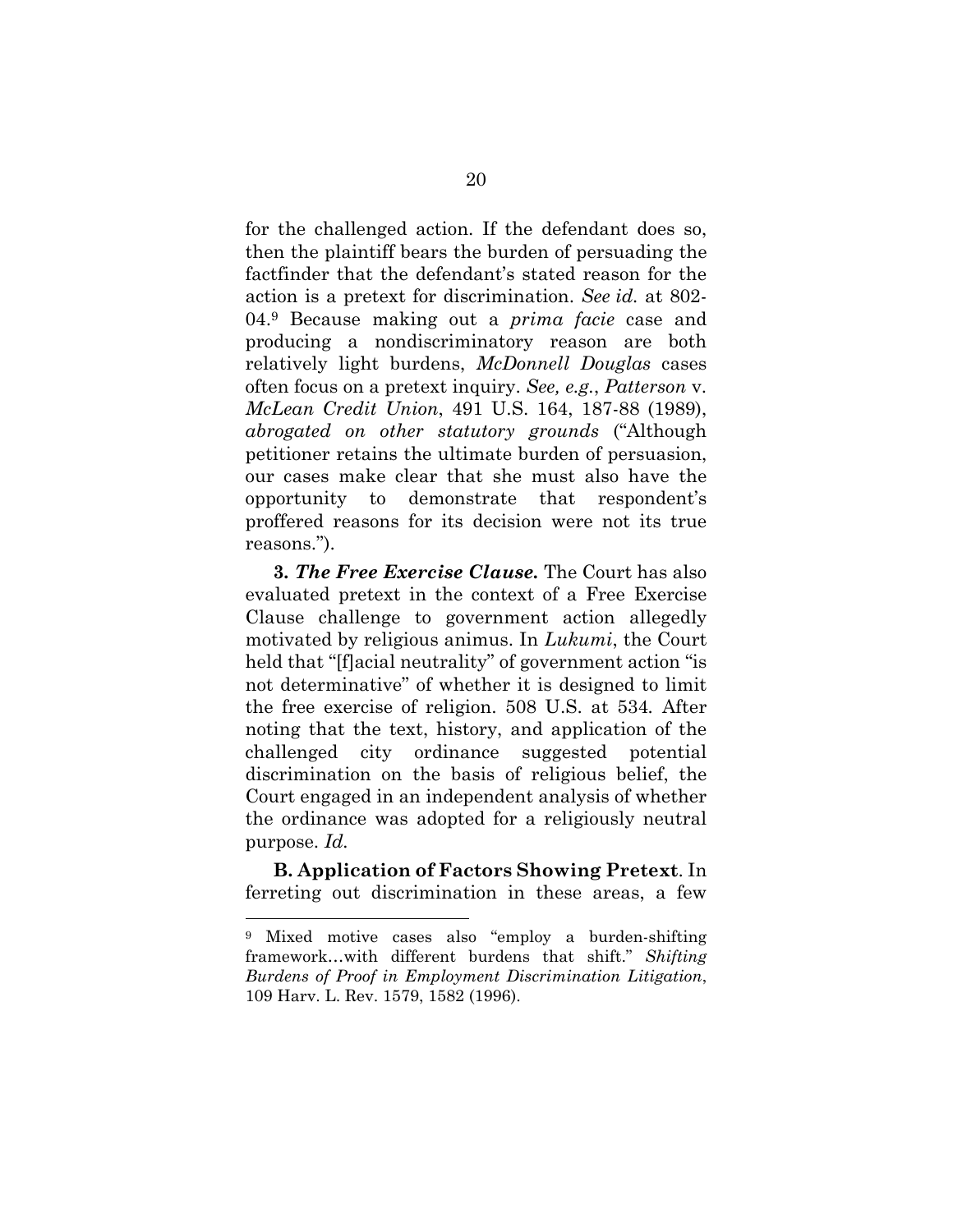categories of evidence are especially probative of pretext. Courts have been particularly alert to: (1) shifting rationales for a challenged action; (2) unexplained differences between the treatment of members of different groups; (3) a lack of fit between the stated reasons for an action and that action's results; (4) an atmosphere of discrimination, based on past statements or actions; and (5) the plausibility of an explanation. Looking to those forms of evidence in this case, the inevitable conclusion is that the rationale stated for Section 2(c) on the face of the Executive Order was not the President's true motivation.10

**1.** *Shifting Rationales*. When a party provides shifting rationales for the same action, those rationales are likely to be pretextual. *See, e.g.*, *Foster*  v. *Chatman*, 136 S. Ct. 1737, 1751 (2016) ("As an initial matter, the prosecution's principal reasons for the strike shifted over time, suggesting that those reasons may be pretextual."); *Miller-El* v. *Dretke*, 545 U.S. 231, 245-46 (2005) (refusing to credit a prosecutor's explanation because when "defense counsel called him on his misstatement [as to one reason], he neither defended what he said nor withdrew the strike. Instead, he suddenly came up with \* \* \* another reason for the strike."). Government officials' change in explanation for their

<sup>10</sup> As in many pretext cases, the early stages of an inquiry analogous to *Batson*, *McDonnell Douglas*, or *Lukumi* are easily satisfied here: Respondents have shown that Section 2(c) of the Executive Order, which targets Muslim-majority countries, disproportionately impacts Muslims, and the government has pointed to the facially neutral reasoning in the Executive Order.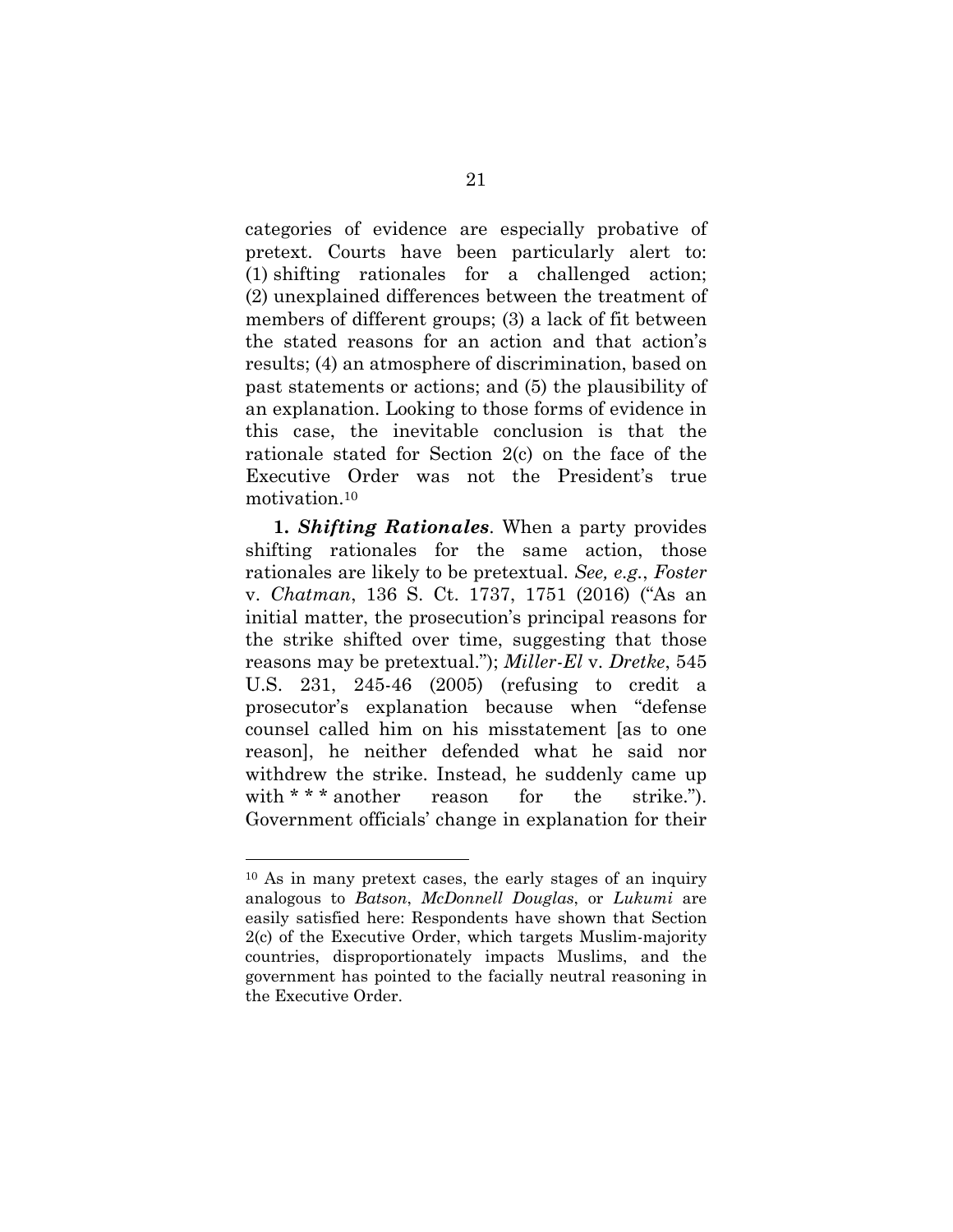actions—especially after the initial proffered explanation has been declared invalid—"reeks of afterthought," strongly suggesting that their stated reasons are not the true ones. *Id.* at 246.

The rapidly shifting rationales provided for the President's executive action fit this pattern. In January 2017, the President halted the entry of nationals from seven designated countries. When courts preliminarily ruled that the President enacted the Executive Order for impermissible reasons—*see Washington* v. *Trump*, No. C17-0141JLR, 2017 WL 462040 (W.D. Wash. Feb. 02, 2017), *stay denied*, 847 F.3d 1151, 1156 (9th Cir. 2017)—the President "neither defended what he said nor withdrew" the order; instead, he "suddenly came up with \* \* \* another reason for" it. *Dretke*, 545 U.S. at 245-46.

Though they achieve very similar ends, the January and March Executive Orders offer entirely different rationales for their entry ban provisions. *See* January Executive Order §§ 1, 2; March Executive Order §§ 1(a), (f). The January Executive Order's statements of purpose and policy focused on the risks posed by *individuals* from the countries subject to the ban. It mentioned conditions in those countries only to emphasize the supposed risks their nationals posed. *See* January Executive Order § 1 ("Deteriorating conditions in certain countries due to war, strife, disaster, and civil unrest increase the likelihood that terrorists will use any means possible to enter the United States."). The purpose of the January action was to "ensure that those admitted to this country do not bear hostile attitudes toward it and its founding principles" and to avoid admitting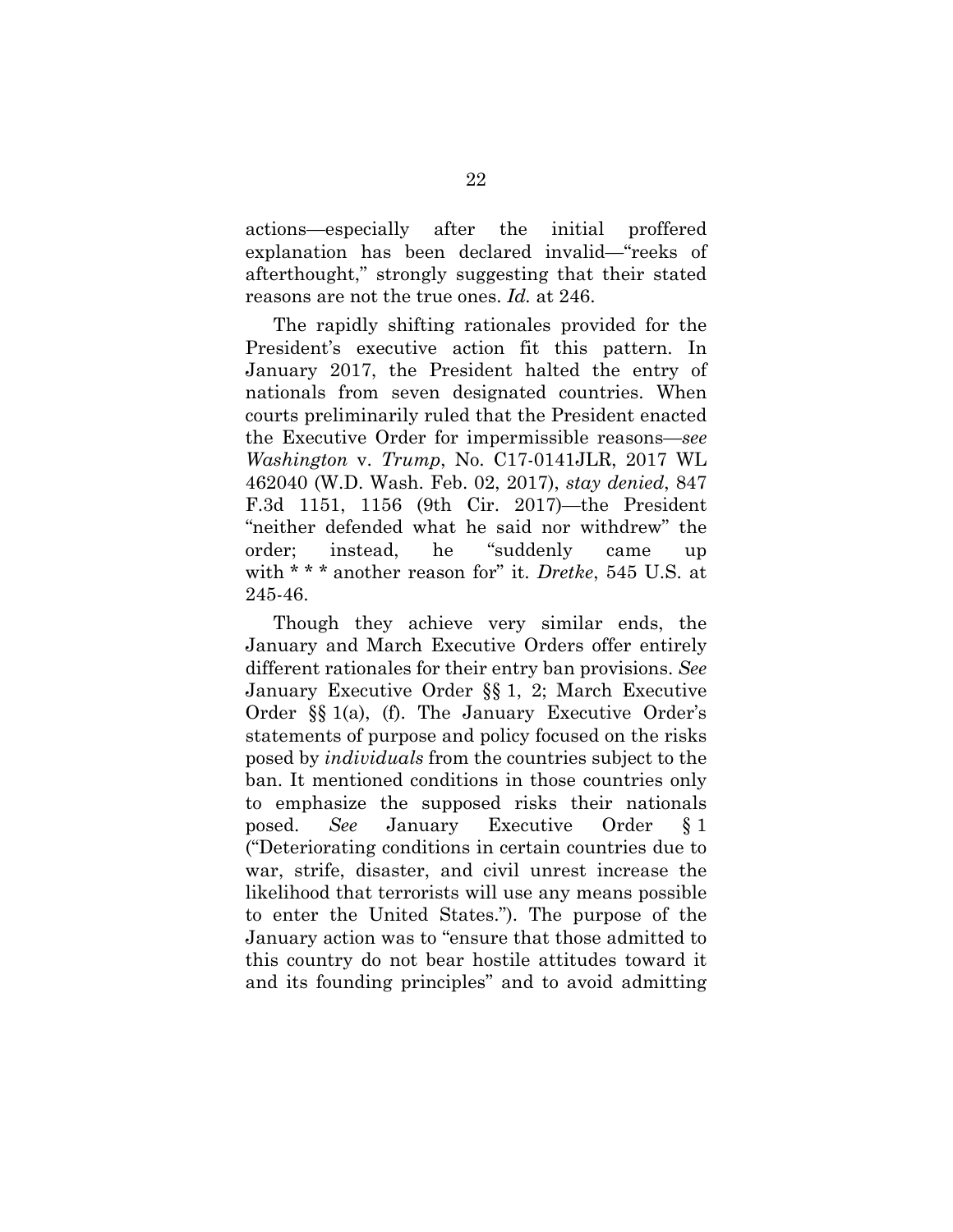"those who engage in acts of bigotry or hatred (including 'honor' killings, other forms of violence against women, or the persecution of those who practice religions different from their own) or those who would oppress Americans of any race, gender, or sexual orientation." *Id.*

None of that reasoning appears in the March Executive Order. Indeed, that document hardly discusses *individuals* at all. Instead, the March Executive Order focuses entirely on the selected countries' *governments*:

Nationals from the countries previously identified under section  $217(a)(12)$  of the INA warrant additional scrutiny in connection with our immigration policies because the conditions in these countries present heightened threats. Each of these countries is a state sponsor of terrorism, has been significantly compromised by terrorist organizations, or contains active conflict zones. Any of these circumstances diminishes the foreign government's willingness or ability to share or validate important information about individuals seeking to travel to the United States. Moreover, the significant presence in each of these countries of terrorist organizations, their members, and others exposed to those organizations increases the chance that conditions will be exploited to enable terrorist operatives or sympathizers to travel to the United States.

March Executive Order § 1(d). This shift "reeks of afterthought," *Dretke*, 545 U.S. at 246, and "suggest[s]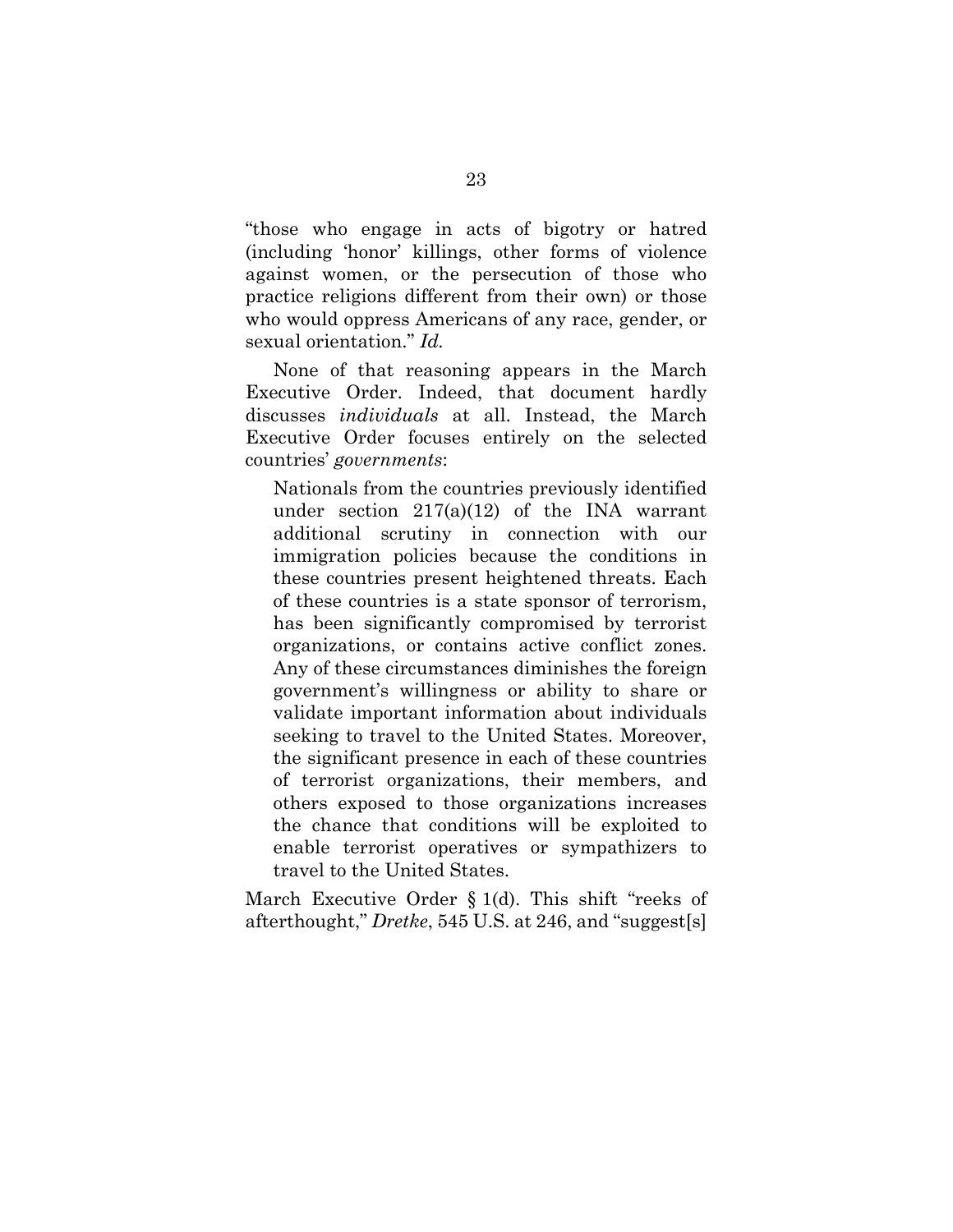that those reasons may be pretextual," *Chatman*, 136 S. Ct. at 1751.

**2.** *Comparisons*. Courts also use comparisons between individuals or groups subject to a challenged action and those not affected in order to assess whether a proffered non-discriminatory motive is pretextual. In the Free Exercise context, a strong inference of discriminatory motive arises when the burden of governmental action "in practical terms, falls on adherents [of a particular religion] but almost no others" or the challenged government action exempts non-religiously motivated conduct. *Lukumi*, 508 U.S. at 536-537. In employment discrimination cases, such comparisons are "especially relevant" to a finding of pretext. *See McDonnell Douglas*, 411 U.S. at 804. In the *Batson* context, "[i]f a prosecutor's proffered reason for striking a black panelist applies just as well to an otherwise-similar nonblack who is permitted to serve, that is evidence tending to prove purposeful discrimination." *Dretke*, 545 U.S. at 241; *see also Chatman,* 136 S. Ct. at 1750 (finding certain explanations "difficult to credit because the State willingly accepted white jurors with the same traits that supposedly rendered Garrett an unattractive juror").

Comparison evidence tends to demonstrate pretext for obvious reasons: if a party claims to have a particular rationale for its actions, but then applies that rationale in a disparate manner based on race, gender, or religion, that strongly suggests that race, gender, or religion is the true basis for the party's actions. When "no explanation" is offered for that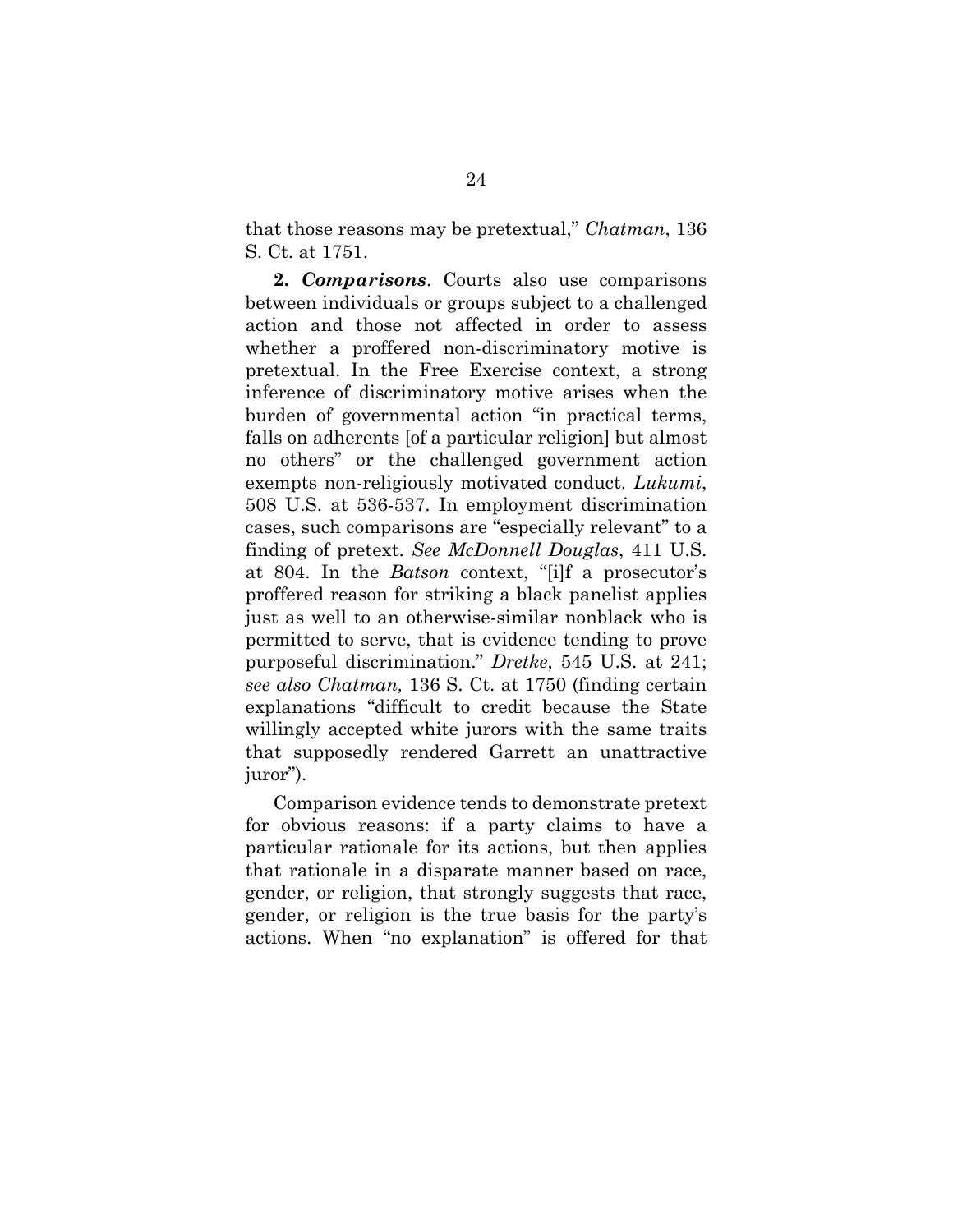disparate application, the inference of discrimination becomes stronger still. *Cockrell*, 537 U.S. at 345.

The stated rationale for Section 2(c) of the current Executive Order—alleviating the risk that a foreign government's vetting procedures will fail to identify a dangerous individual—has quite clearly been applied disparately, in a way that is nearly impossible to explain without reference to religion. The Executive Order provides three rationales for singling out these six particular countries: each is a "state sponsor of terrorism" that has been "significantly compromised by terrorist organizations, or contains active conflict zones." J.A. 1420. According to the government, those characteristics harm information sharing with the United States in ways that can be exploited by terrorists, and "once foreign nationals from these countries are admitted to the United States, it is often difficult to remove them, because many of these countries typically delay issuing, or refuse to issue, travel documents." March Executive Order § 1(d).

Whether any of those factors actually increases the risk of terrorism by a foreign national is far from certain. But even if they did, Iran, Libya, Sudan, Somalia, Syria, and Yemen are not uniquely imbued with these characteristics. Then-Secretary of Homeland Security John Kelly said as much at the time of the March Executive Order's signing, stating in an interview "that there are probably '13 or 14 countries' that have 'questionable vetting procedures,' not all of which are Muslim countries or in the Middle East." J.A. 184. Secretary Kelly did not name which countries he had in mind, but among them might have been Pakistan, Cuba, Ethiopia, Iraq, and Uzbekistan—all of which were among the top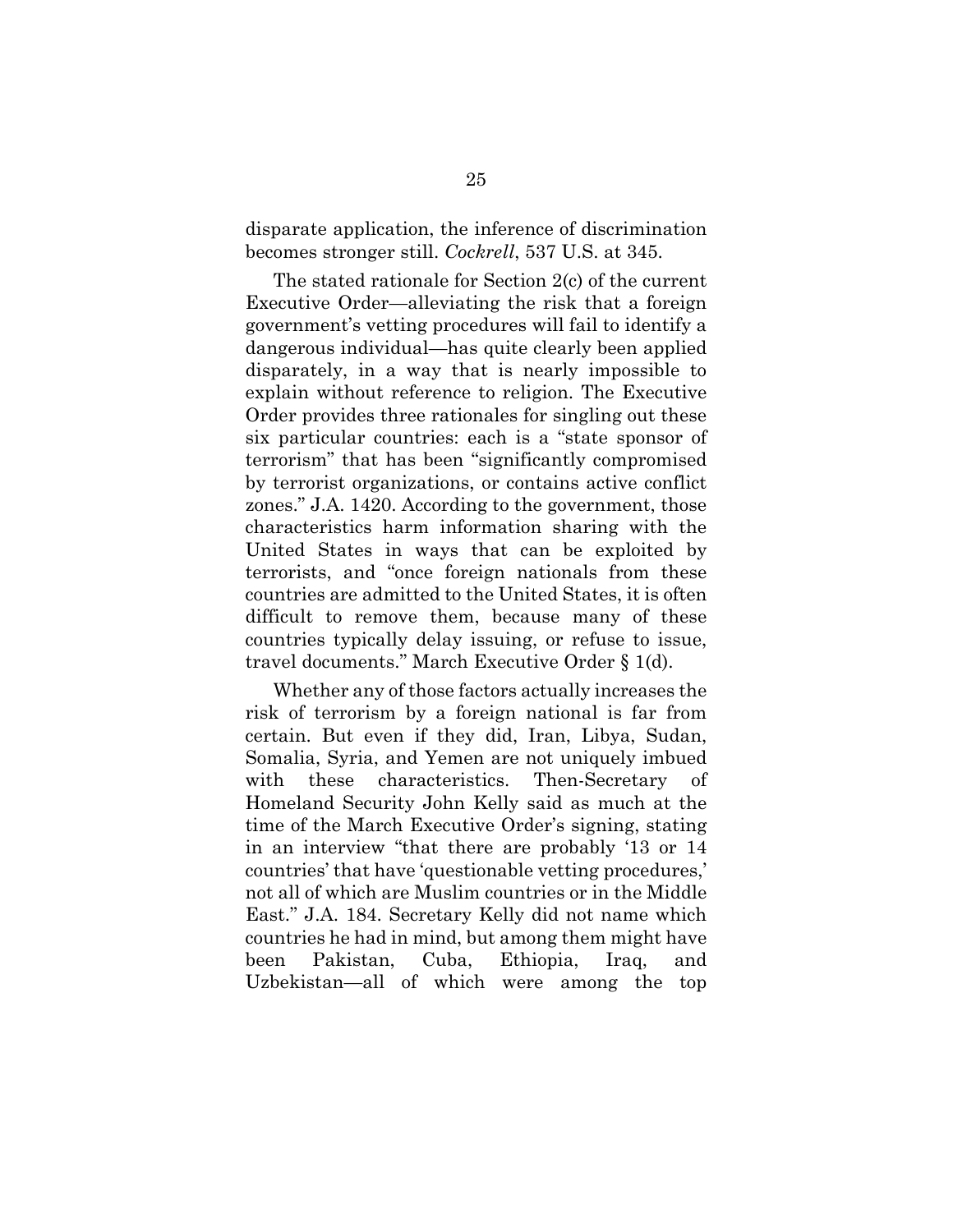countries of origin for foreign-born individuals who planned or attempted terrorist attacks, not all of which are majority-Muslim<sup>11</sup> and none of which are included in Section 2(c).12 *See* J.A. 1052.

The selected countries are, however, united by shared religious demographics. The six countries singled out in the Executive Order are overwhelmingly Muslim. Iran's population is 99.5 percent Muslim, Libya's is 96.6 percent Muslim, Sudan's is 90.7 percent Muslim, Somalia's is 99.8 percent Muslim, Syria's is 92.8 percent Muslim, and Yemen's is 99.1 percent Muslim. *See* J.A. 173 n.2. The ban does not include *every* majority-Muslim country, but it includes *only* majority-Muslim countries, without explaining its exclusion of similarly situated non-Muslim countries. The government's "proffered reason for" banning entry of nationals from the designated countries "applies just as well to \* \* \* otherwise-similar" non-Muslim countries. *Dretke*, 545 U.S. at 241. "[T]hat is evidence tending to prove purposeful discrimination." *Id.* 

**3.** *Lack of Fit Between Reasons and Results*. The inference of discriminatory pretext becomes stronger still when a party's stated goal could be accomplished just as effectively without a disparate impact. *See Albemarle Paper Co.* v. *Moody*, 422 U.S.

<sup>11</sup> Cuba and Ethiopia both have large majorities of Christians. *See* Pew Research Center, *The Global Religious Landscape: A Report on the Size and Distribution of the World's Major Religious Groups as of 2010*, 46 (2012).

<sup>12</sup> The previous Administration's decision to exclude these countries from the visa waiver program was motivated by different concerns—and created different consequences from those animating Section 2(c). *See* IRAP Br. 52-53.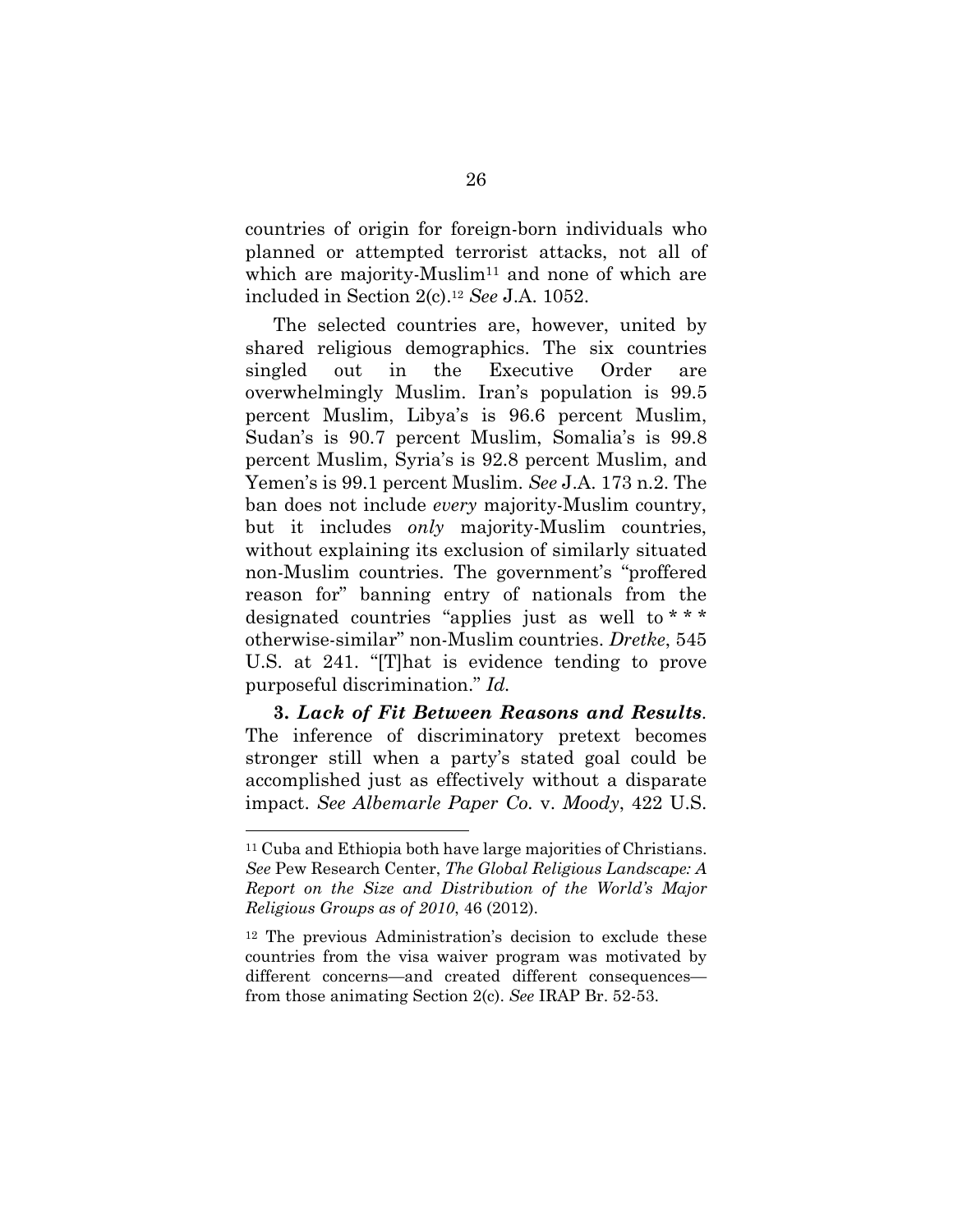405, 425 (1975) (explaining that evidence that an employment policy's goal could be accomplished without an "undesirable racial effect" demonstrates pretext). Likewise, in the jury selection context, this Court has often examined the "fit" between prosecutors' stated reason for striking jurors and the actual impact on the jury pool. *See, e.g.*, *Dretke*, 545 U.S. at 260. The utility of this proof is similar to that of comparison evidence: if a more efficient method exists to accomplish a stated goal, the natural question to ask is why someone would choose the less efficient method. When ignoring efficiency creates clear disparate impact on members of a particular class, that question answers itself: the stated goal is a pretext for discrimination.

A blanket entry ban for all nationals of six countries with overwhelmingly Muslim populations is not an effective way to combat terrorism. Section 2(c) is addressed neither to the primary sources of terrorist threats to the United States nor to any identifiable problem with the government's existing vetting procedures. A Department of Homeland Security draft report, prepared about two weeks before the March Executive Order took effect, concluded that citizenship "is unlikely to be a reliable indicator of potential terrorist activity." J.A. 1052.

Moreover, the Department found that nationals of the countries listed in the January Executive Order which, with the exception of Iraq, are the same in the March Executive Order—were "[r]arely [i]mplicated in U.S.-[b]ased [t]errorism." J.A. 1173*.* The Department examined eighty-two instances where individuals were inspired by foreign terrorist organizations to plan or attempt an attack in the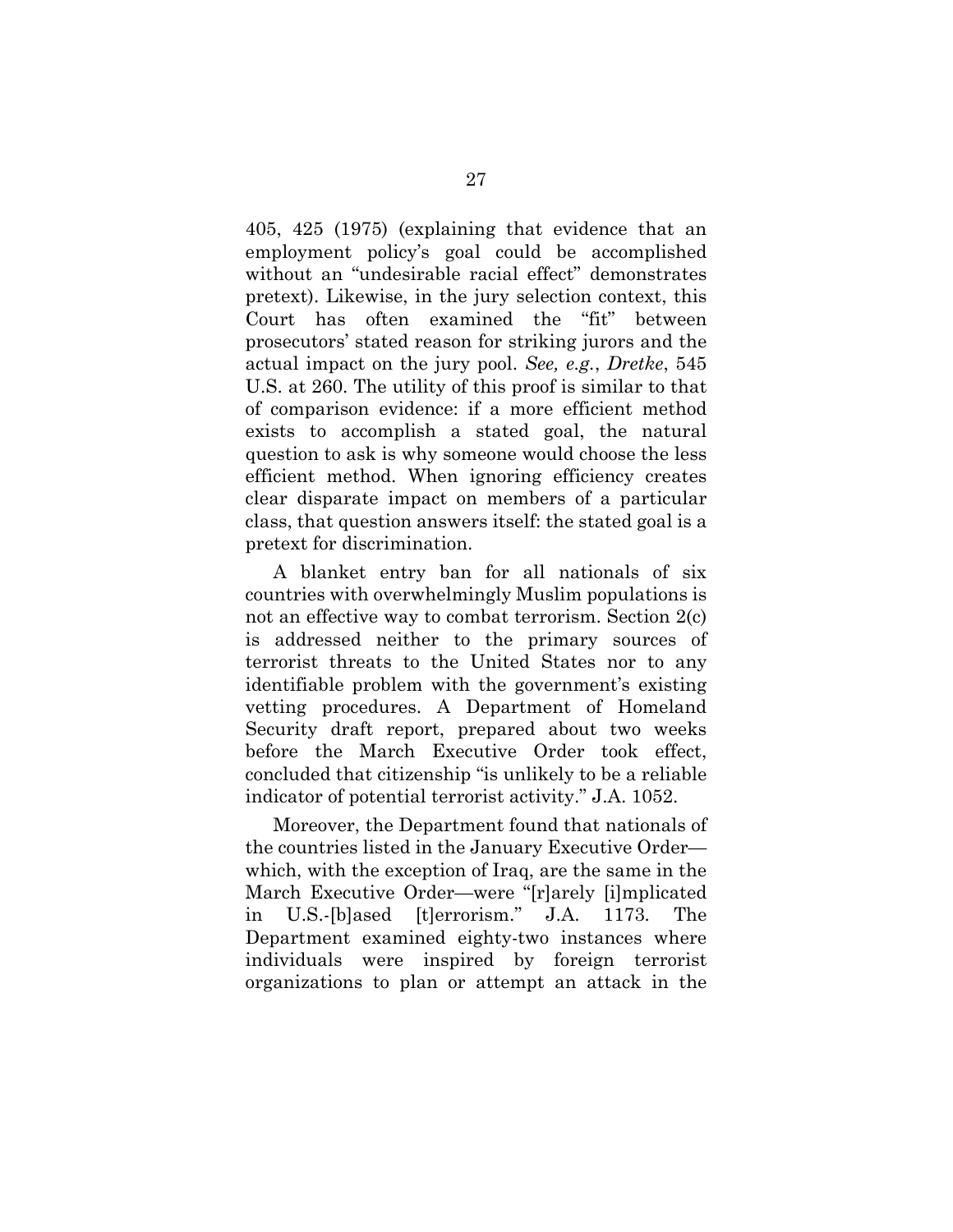United States. J.A. 1173. Of those eighty-two individuals, only six were nationals of the countries designated in Section 2(c) of the current Executive Order. J.A. 1173-1174. More than half were United States citizens. J.A. 1173. Among the foreignnationals, the most common countries of origin were Pakistan, Somalia, Bangladesh, Cuba, Ethiopia, Iraq, and Uzbekistan, only one of which is designated in the current Executive Order. J.A. 1173*.* By the Executive Order's own standard—preventing "the entry into the United States of foreign nationals who may commit, aid, or support acts of terrorism," March Executive Order § 1(i)—its choice of designated countries is a poor fit.

The Executive Order's efforts to explain why it singled out these particular countries is unconvincing. None of the governmental failings identified in the Executive Order distinguishes the six designated countries from many others, including the "13 or 14" countries with questionable vetting procedures identified by Secretary Kelly. J.A. 184. And neither Secretary Kelly nor the Executive Order explained why a flat ban on entry is needed for nationals from six of those 13 or 14 countries, but no measures at all need be taken for the remaining seven or eight.

Moreover, the suspension of entry by *all* nationals of the six enumerated countries who are not lawful permanent residents of the United States for a period of ninety days bears no relationship to the Order's stated goals. A temporary pause on entry or change in vetting procedures would do little to nothing to reduce the terror threat, because even the vanishingly few foreign-born individuals who do end up committing acts of terror almost never have an inclination to do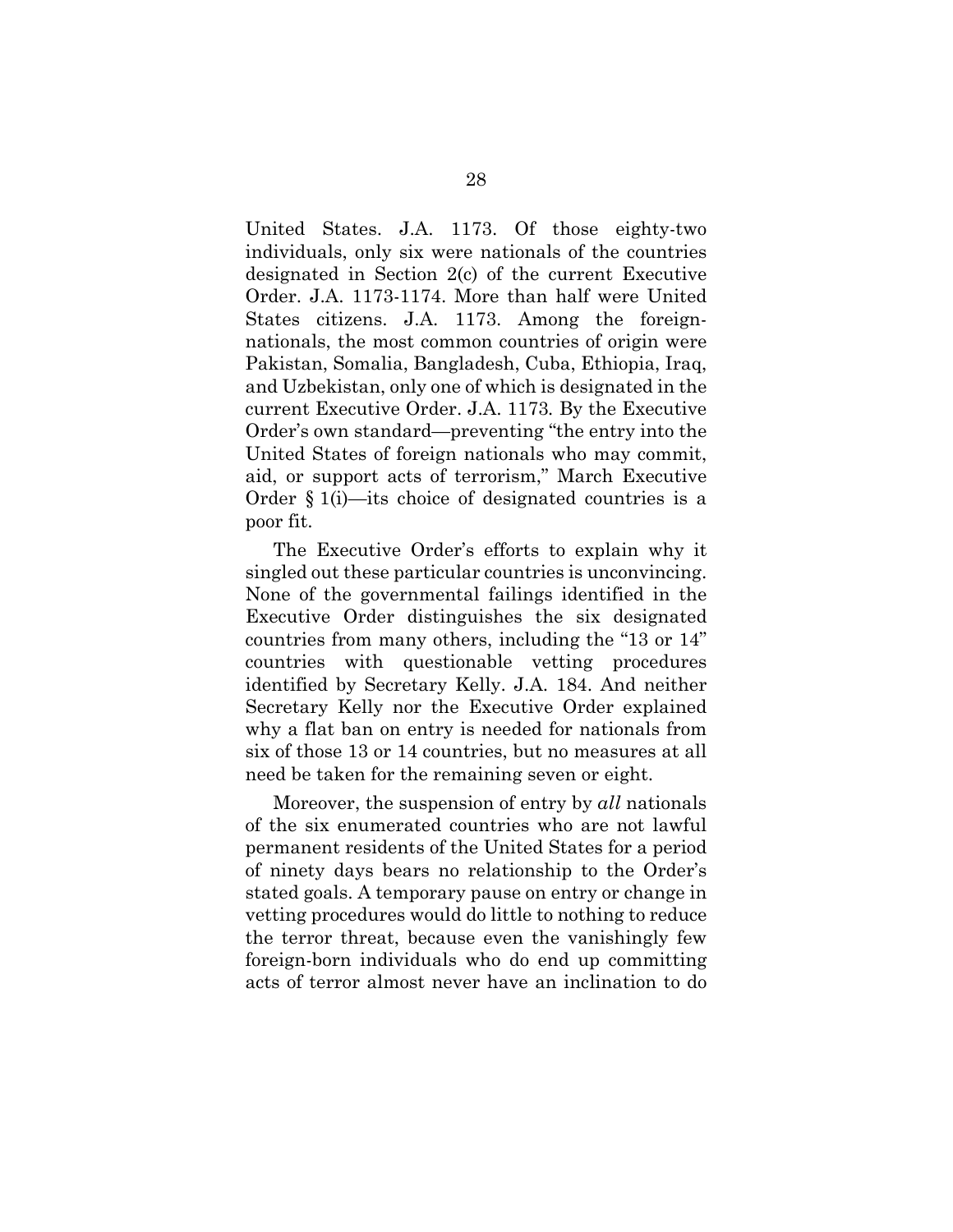so at the time they enter the United States. Rather, as the Department of Homeland Security explained, most foreign-born, U.S.-based violent extremists likely developed an intent to engage in terrorist acts "several years *after* their entry into the United States." J.A. 1059.

The point is not that Section 2(c) constitutes bad policy or relies on questionable national security judgments. Rather, this evidence makes it clear that Section 2(c)'s means have little to do with its stated ends. There is no "fit of fact and explanation." *Dretke*, 545 U.S. at 260. And when a party's stated explanation deviates so sharply from the clear facts, this Court often draws the obvious inference that the stated explanation is not the true one.

That inference is even stronger when, as here, a different, discriminatory explanation leads to a "much tighter fit of fact and explanation." *Id.* Although Section 2(c) does a poor job of fulfilling its stated goals, it makes significant strides toward fulfilling a campaign promise to curtail the entry of Muslims into the United States. *See* J.A. 179 (quoting President Trump's campaign "Statement on Preventing Muslim Immigration").

**4.** *Atmosphere of Discrimination*. An atmosphere of discrimination can also provide evidence of pretext. *See, e.g.*, *Patterson*, 491 U.S. at 188 ("[P]etitioner could seek to persuade the jury that respondent had not offered the true reason for its promotion decision by presenting evidence of respondent's past treatment of petitioner, including the instances of the racial harassment which she alleges and respondent's failure to train her for an accounting position."); *Lukumi*, 508 U.S. at 539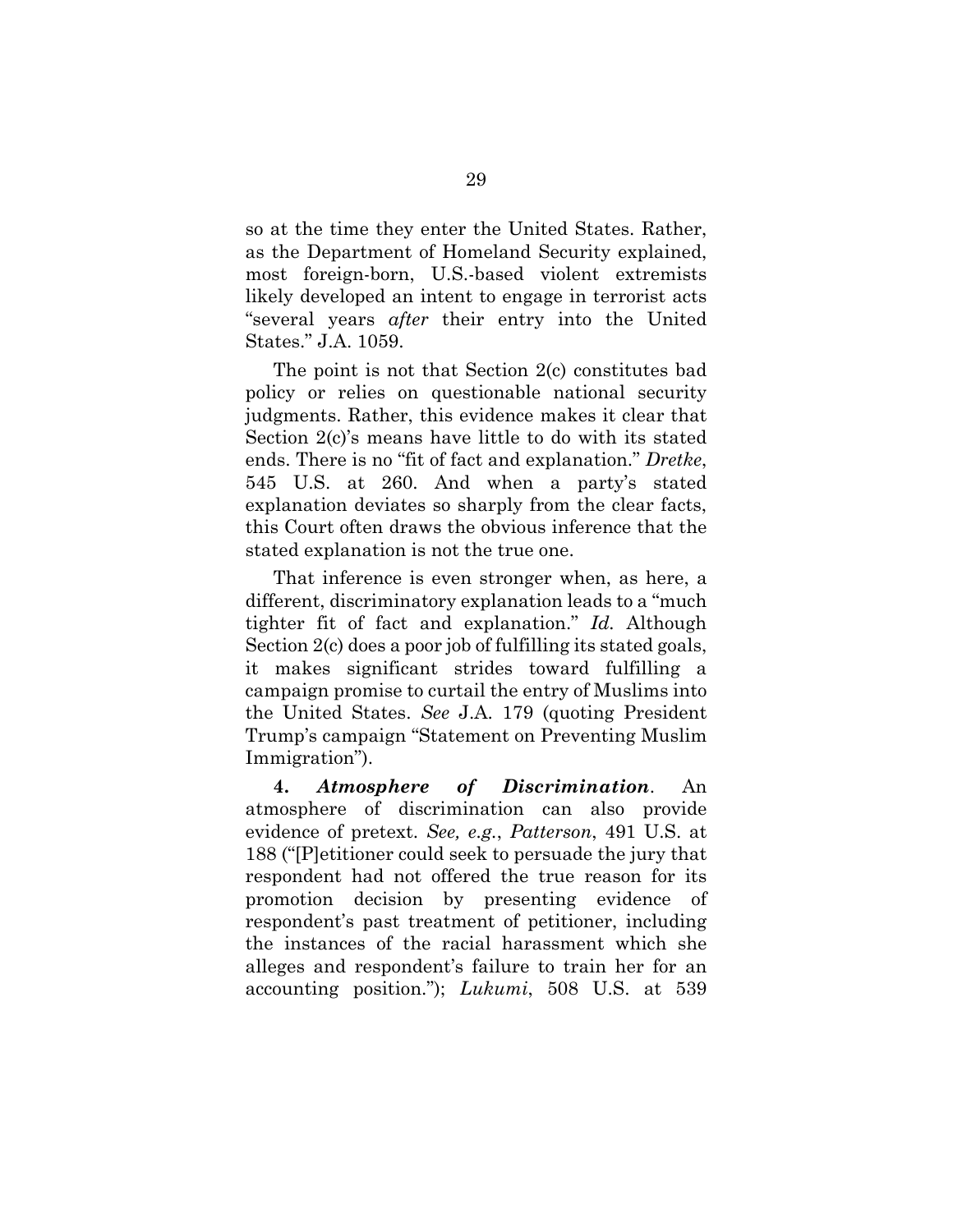(looking to the timing and circumstances surrounding an ordinance's passage when evaluating its constitutionality). In the *Batson* context, the Court has held that "historical evidence of racial discrimination" and a "culture \* \* \* [that] in the past was suffused with bias" tend "to erode the credibility of the prosecution's assertion that race was not a motivating factor," especially when the prosecution uses the same tactics that had previously been shown to be racially motivated. *Cockrell*, 537 U.S. at 346-47.

Repeated statements of the President and his advisors evince just the sort of "culture \* \* \* suffused with bias" that justifies a hard look at an alleged discriminator's stated reasons for action. *Id.* at 347. Most prominently, for a long period of time during his presidential campaign, President Trump called—on his website and in oral statements—explicitly for "a total and complete shutdown of Muslims entering the United States until our country's representatives can figure out what is going on." *See* J.A. 179. This statement provides strong evidence that religion "was on [President Trump's] mind when he considered" Section 2(c). *Dretke*, 545 U.S. at 266.

Other statements made by President Trump and his close associates reinforce that conclusion. When he first called for a ban on Muslim entry to the United States, President Trump said it was "a very important policy statement on the extraordinary influx of hatred & danger coming into our country." J.A. 180. Discussing the ban at a campaign rally that night, he reiterated that Muslims were his focus: "I have friends that are Muslims. They are great people—but they know we have a problem." J.A. 180. Three months later, as he moved closer to securing his party's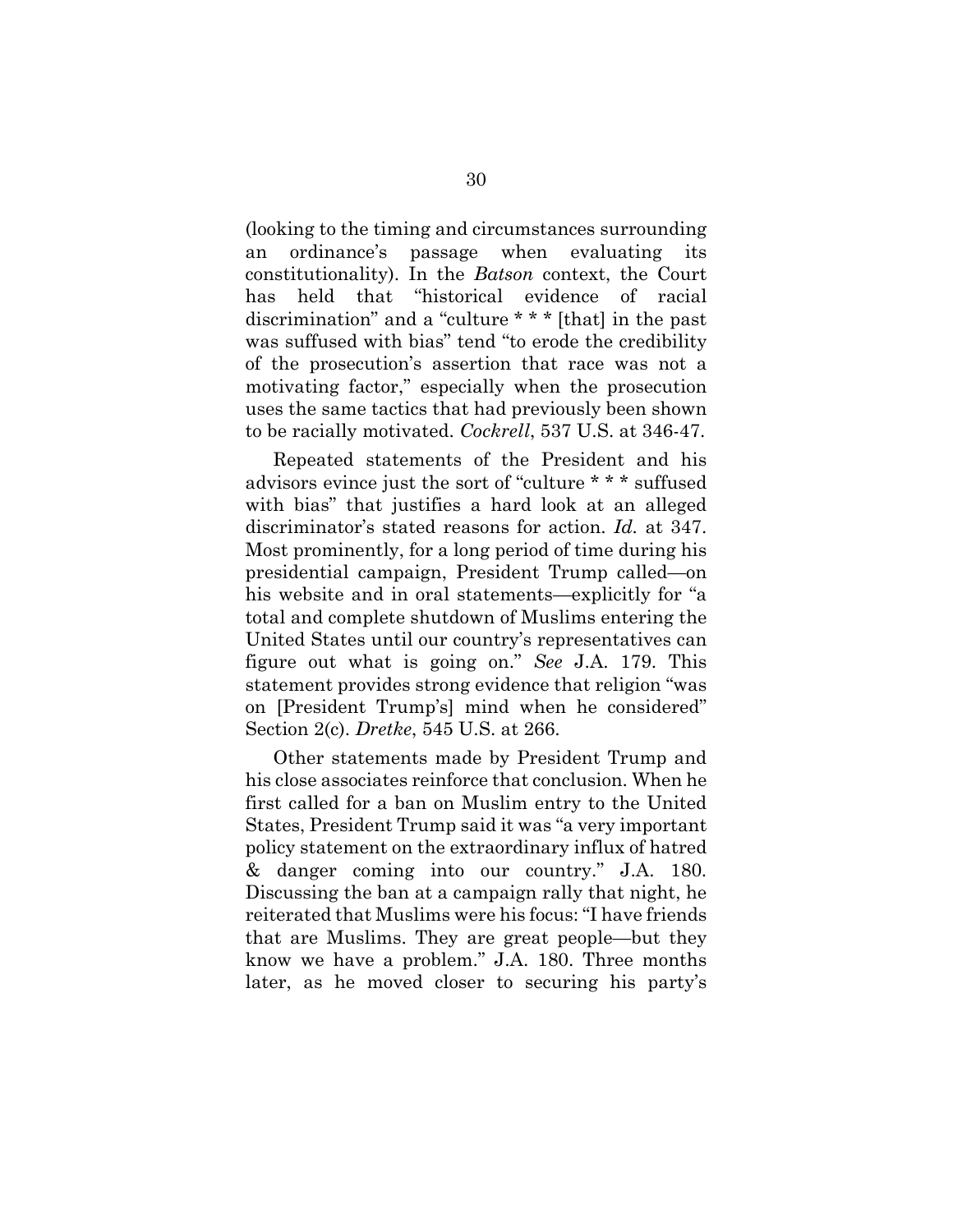nomination for the presidency, President Trump went further still, saying in a nationally televised interview, "I think Islam hates us [and] \* \* \* we can't allow people coming into the country who have this hatred." J.A. 180. He reiterated the same position in another interview later that month: "[W]e're having problems with the Muslims, and we're having problems with Muslims coming into the country." J.A. 180-81.

As the presidential campaign went on, President Trump altered his language slightly. In July of 2016, reporters discovered that Trump's recentlyannounced running mate, Indiana Governor Mike Pence, had previously issued a statement declaring: "Calls to ban Muslims from entering the U.S. are offensive and unconstitutional." J.A. 181. Asked about this statement, Trump responded: "So you call it territories. OK? We're gonna do territories." J.A. 181. President Trump later explained, "People were so upset when I used the word Muslim. Oh, you can't use the word Muslim. Remember this. And I'm okay with that, because I'm talking territory instead of Muslim." J.A. 181.

After Election Day, President-Elect Trump did not back down from these positions. When asked whether some recent violence in Europe attributed to immigrants had affected his plans to ban Muslims from entering the United States, President-Elect Trump replied, "You know my plans. All along, I've been proven to be right. 100% correct. What's happening is disgraceful." J.A. 182. Nor did he do so after his inauguration. The January Executive Order applied to "territories," as President Trump had promised, but it echoed language about presumed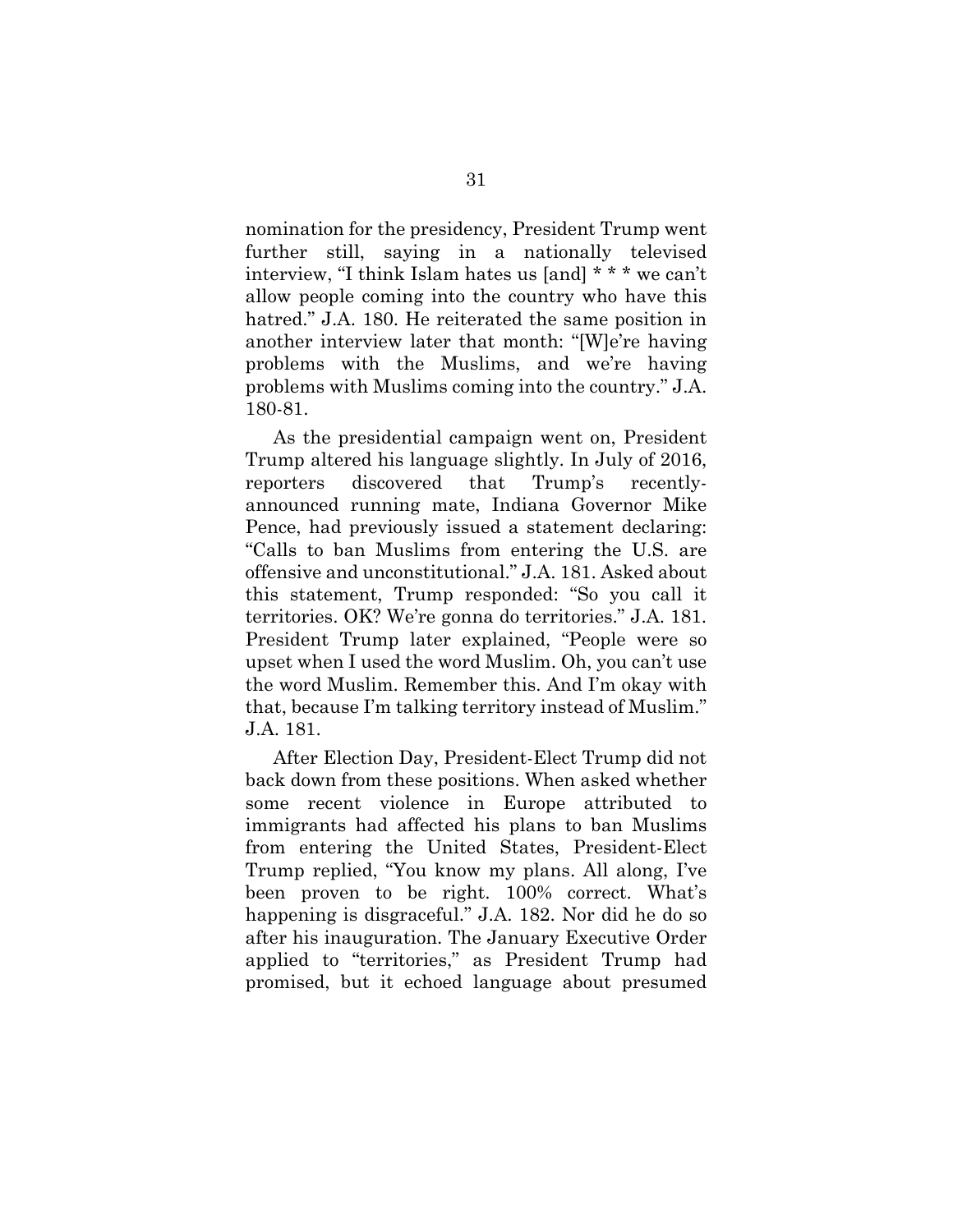hate and anti-American attitudes among Muslims that he had used in his original calls for a ban:

In order to protect Americans, the United States must ensure that those admitted to this country do not bear hostile attitudes toward it and its founding principles. The United States cannot, and should not, admit those who do not support the Constitution, or those who would place violent ideologies over American law. In addition, the United States should not admit those who engage in acts of bigotry or hatred (including "honor" killings, other forms of violence against women, or the persecution of those who practice religions different from their own) or those who would oppress Americans of any race, gender, or sexual orientation.

January Executive Order § 1. In signing that Executive Order, President Trump said, "This is the 'Protection of the Nation from Foreign Terrorist Entry into the United States.' We all know what that means." J.A. 182. The clear implication, from the Executive Order's text and that statement, is that the Order furthered President Trump's longstanding promise to implement a "shutdown of Muslims entering the United States." J.A. 179.

The March Executive Order was signed against this backdrop, less than four weeks after the Ninth Circuit declined to stay a district court's injunction against the January Executive Order. *See Washington*  v. *Trump*, 847 F.3d 1151, 1156 (9th Cir. 2017) (denying stay on February 9, 2017). During that time, President Trump never disavowed his earlier anti-Muslim sentiments. To the contrary, President Trump reiterated his intent to "keep my campaign promises"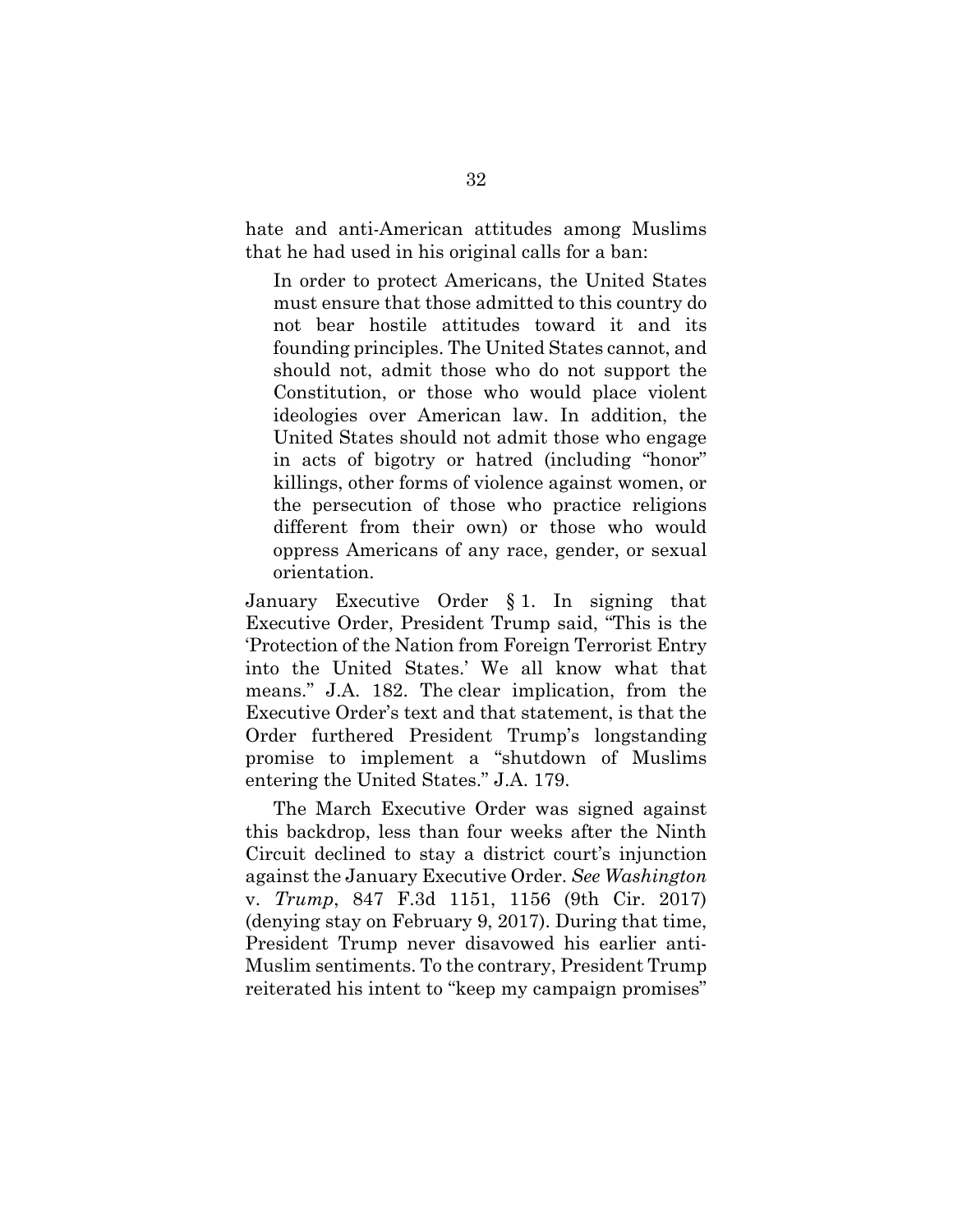despite the Ninth Circuit's decision. J.A. 183. Senior Policy Advisor to the President Stephen Miller, in discussing plans for a new Executive Order, explained that it would produce the "same basic policy outcome for the country," with "mostly minor technical differences." J.A. 183. Then-White House Press Secretary Sean Spicer concurred, saying, "The principles of the Executive Order remain the same." J.A. 183. And after he had signed the March Executive Order, President Trump described it in a major speech as "a watered down version of the first order." J.A. 183.

Taken together, statements made by President Trump and his staff before and after inauguration gave rise to the sort of atmosphere of discrimination that this Court has long held "tends to erode the credibility of" assertions that impermissible discrimination "was not a motivating factor." *Cockrell*, 537 U.S. at 346. Given President Trump's numerous, unequivocal statements that he was concerned with the threat of "hatred and danger" from Muslims, the stated reason for Section 2(c) can only be taken as a pretext for discrimination.

**5.** *Implausibility.* Finally, courts apply the common-sense rule of disregarding plainly "implausible or fantastic justifications" as "pretexts for purposeful discrimination." *Purkett* v. *Elem*, 514 U.S. 765, 768 (1995). In *Chatman*, a prosecutor claimed to have struck a juror because the juror's son committed "basically the same thing that this defendant is charged with"—when the juror's son had stolen hubcaps but the defendant was "charged with capital murder of a 79–year–old widow after a brutal sexual assault." 136 S. Ct. at 1752. This Court's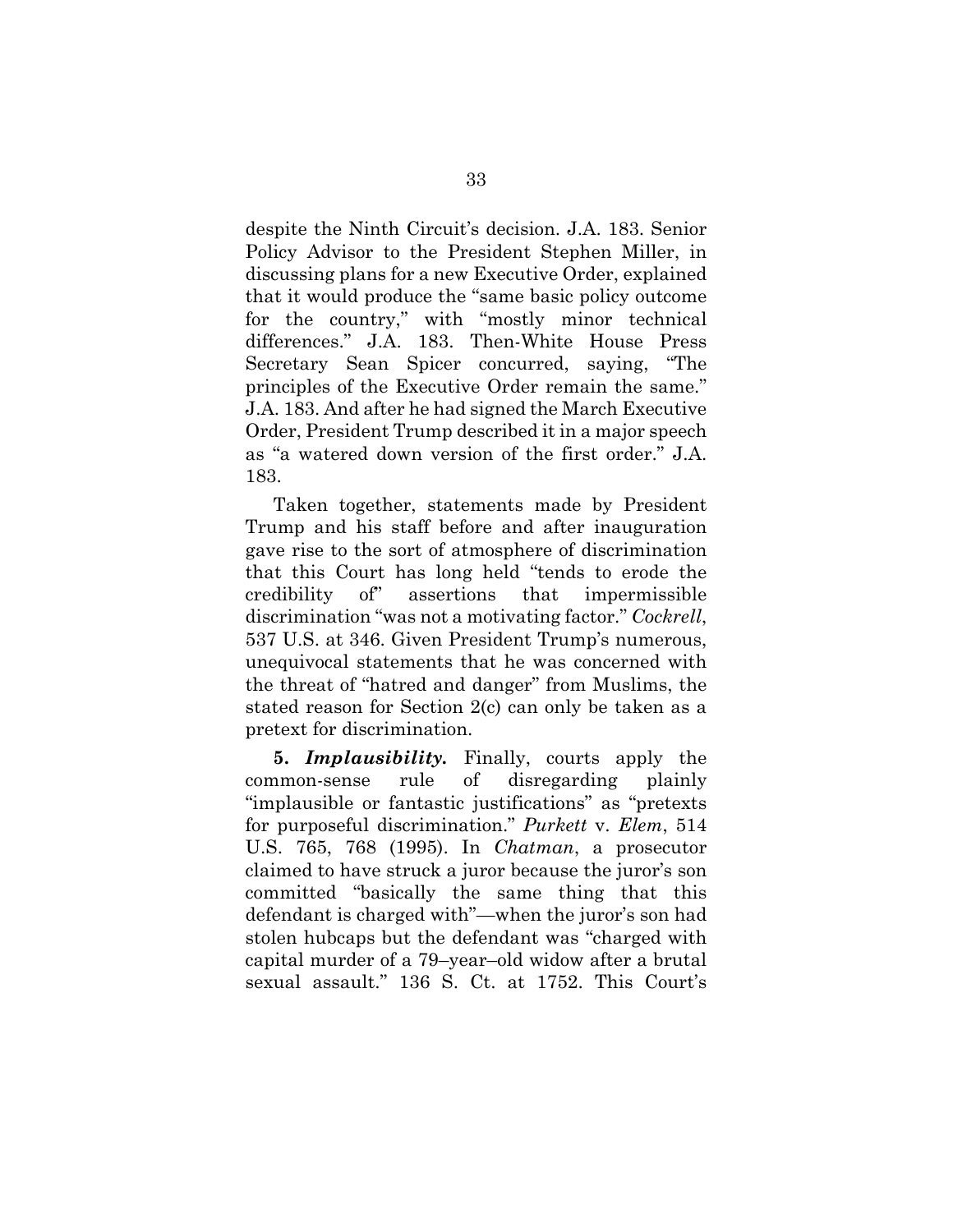response was clear: "Nonsense. \* \* \* The 'implausible' and 'fantastic' assertion that the two had been charged with 'basically the same thing' supports our conclusion that the focus on Hood's son can only be regarded as pretextual." *Id*. The Court has taken the same approach to employer explanations that are simply "unworthy of credence," finding them "quite persuasive" in proving intentional discrimination. *Reeves* v. *Sanderson Plumbing Prods., Inc.*, 530 U.S. 133, 147 (2000).

There are several factors that make the stated explanation for Section 2(c) frankly implausible. One is timing. President Trump signed the January Executive Order, with similar restrictions on entry, one week after taking office, and without engaging in any interagency review. J.A. 120. Indeed, the district court for the District of Hawaii found "there was *no consultation* with the Department of State, the Department of Defense, the Department of Justice, or the Department of Homeland Security" before issuing the Executive Order. J.A. 120 (emphasis added). But the Executive Order purports to be responding to deficiencies in those departments' screening procedures. *See* January Executive Order § 1; March Executive Order § 1(f). Foundational to the Executive Order's reasoning, then, is that within a week of taking office, and without consulting any of the relevant agencies, President Trump was able to identify potential flaws in the government's vetting procedures and identify the countries as to which those flaws were of the greatest concern. To be sure, the Executive Order now at issue took effect somewhat later, on March 6, 2017—some six weeks after President Trump took office. But the passage of that extra time does little to make the timeline more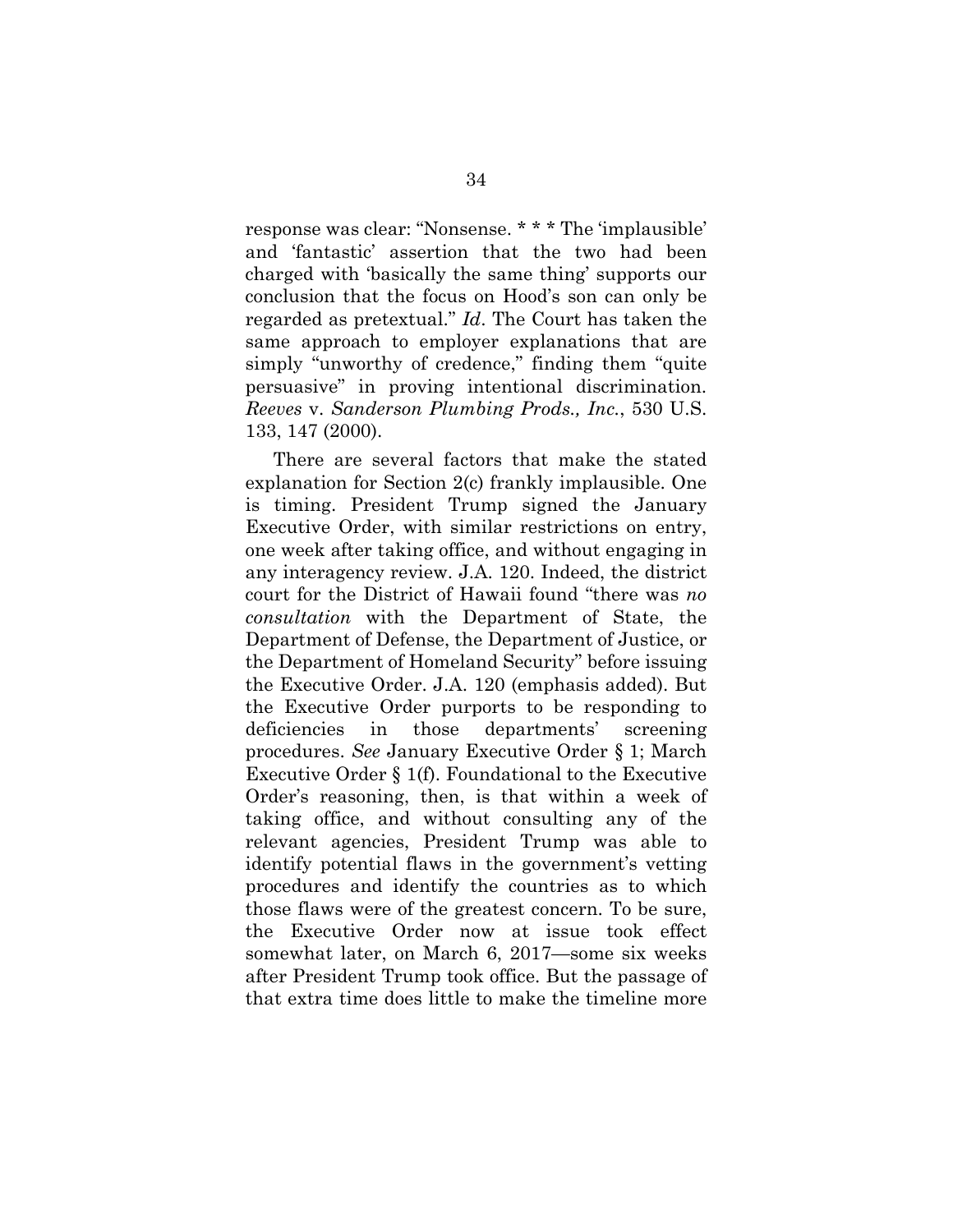plausible, because the March Executive Order identified exactly the same countries as the first one, minus Iraq. Of course, the March Order also asserted somewhat different rationales for banning the entry of those six countries' nationals; but as discussed above, that sudden change in justification makes the government's assertions less credible, not more.

The passage of time and status of the administration's review of the vetting process provide another basis for implausibility. The January and March Executive Orders were, purportedly, intended to temporarily halt entry to the United States from places of special danger while the Departments of State and Homeland Security reviewed their vetting procedures over a period of 90 days. Since the January and March Executive Order were issued, 234 and 196 days have passed, respectively, giving the government (on its own schedule) sufficient time to conduct such a review. Indeed, the State Department apparently did undertake a review of its procedures, even while Section 2(c) remained blocked. *See* Arshad Mohammed, *U.S. Demands Nations Provide More Traveler Data or Face Sanctions*, Reuters, July 13, 2017 (describing a diplomatic cable from the Secretary of State initiating a review of State Department vetting procedures).13

But the government nonetheless continues to assert that a total ban on entry is necessary for nationals of the six designated countries. Indeed, the President specifically amended the Executive Order

<sup>13</sup> *Available at* http://www.reuters.com/article/usaimmigration-travelban/u-s-demands-nations-provide-moretraveler-data-or-face-sanctions-idUSL1N1K41HE.